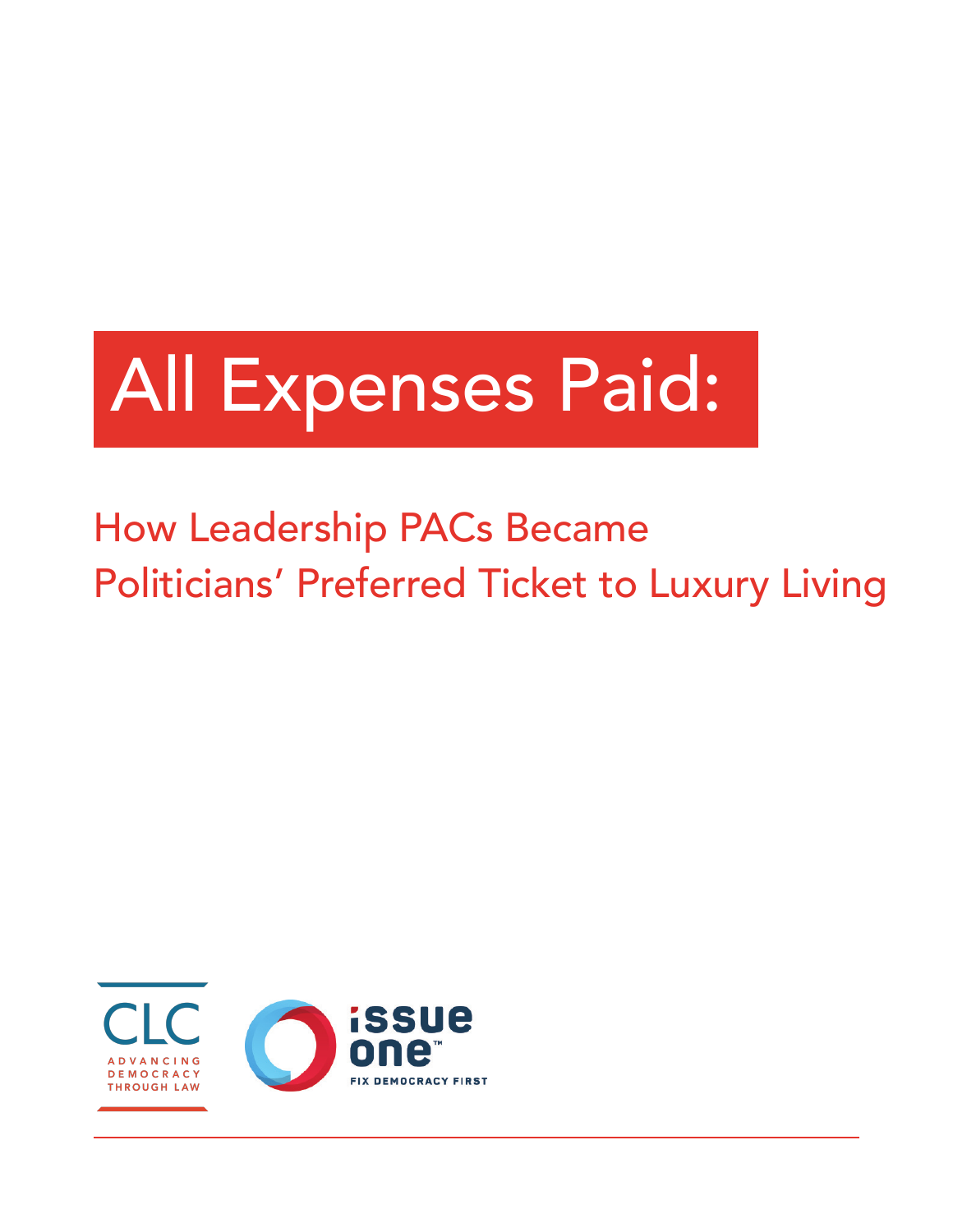



#### methodology

On February 27, 2018, the Federal Election Commission provided Issue One and CLC with itemized records of leadership PAC disbursements since 2005. On May 8, 2018, the FEC provided updated 2017-2018 records to reflect reported expenditures through the first quarter of 2018. The final data set examined for this report includes nearly 200,000 records from January 2013 through the first quarter of 2018. From this data set of expenditures, Issue One and CLC ran myriad searches of common categories, vendors, and purpose descriptions in order to arrive at aggregate figures, which were rounded down to the nearest thousand, and to extract examples of discrete expenditures by particular leadership PACs, which were rounded to the nearest dollar.

Additionally, on July 3, 2018, the Center for Responsive Politics provided Issue One and CLC with aggregate data on leadership PACs' contributions to other candidates and political groups. In this report, when the Center for Responsive Politics data are used, that is noted. If not specified, the data are from the FEC.

The report reflects notable expenditures in various categories, but it is by no means a comprehensive assessment of all leadership PAC expenditures during this time period. We hope that, by classifying categories and highlighting noteworthy line items, this report can serve as a starting point for further analyses, investigations, and reforms.

#### acknowledgements

Maggie Christ and Brendan Fischer, working with Issue One Executive Director Meredith McGehee and Deputy Communications Director William Gray, authored this report. Michael Beckel assisted with the data acquisition. Molly Olonoff, Avneesh Chandra, and Aaron Danowski assisted with data analysis and fact-checking. Evan Ottenfeld and Shelby Wayment designed the final product. We are grateful to the other Campaign Legal Center and Issue One staff who helped with research and supported this project.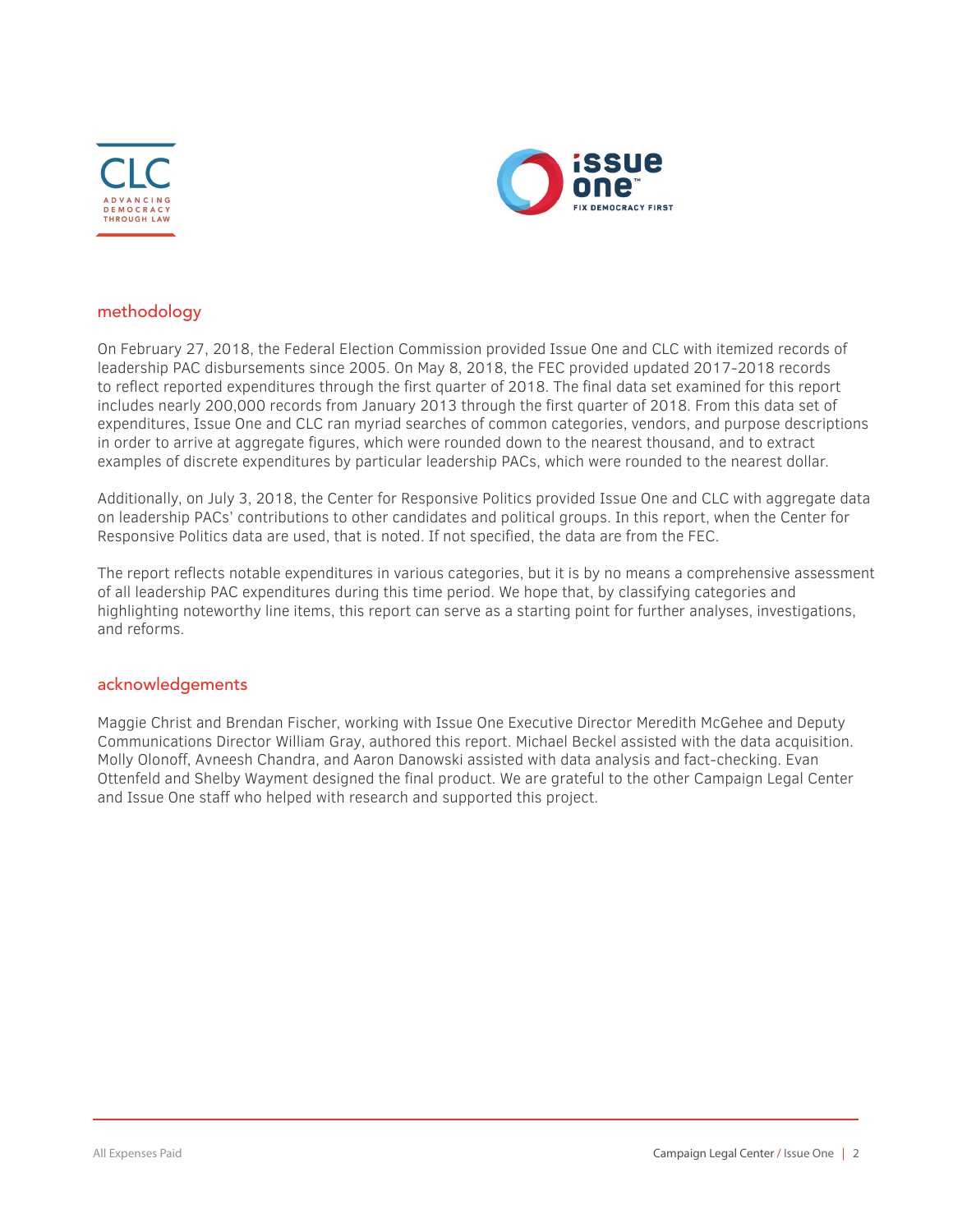### executive summary *\$*

What do \$741,000 at St. Regis hotels and resorts, \$871,000 in golf-related expenses, and \$469,000 worth of spending at Walt Disney properties all have in common?

These expenditures, and many more, encapsulate how federal officeholders and candidates use so-called "leadership PACs" to subsidize lavish lifestyles on their donors' dimes.

Little-known beyond the Beltway, these oftenoverlooked political committees, conceived in the 1970s, are frequently described as slush funds — and nearly every member of Congress has one.

It is not just one party or lawmaker perpetuating this system. A South Dakota senator spent \$403,000 at West Virginia's Greenbrier Sporting Club. A Missouri senator spent \$117,000 at the Disney Yacht Club Resort in Florida. An Ohio congressman spent \$64,000 on Broadway tickets in New York City. A Georgia congressman spent \$34,000 for one event at the five-star Sea Island Resort. A Texas congressman spent \$21,000 on membership dues to a Maryland country club. A Kentucky senator spent \$4,000 for a limousine service in Rome.

Politicians did not cover these expenses from their own authorized campaign accounts; they likely would have violated the law if they had. Instead, they used their leadership PACs.

As prominent conservative writer Peter Schweizer has put it, for many members of Congress the leadership PAC has effectively become "a second personal bank account, or a second pocket from which politicians can pull money."1

This report analyzes more than five years of leadership PAC data — nearly 200,000 records of discrete expenditures — obtained from the Federal Election Commission ("FEC"). Campaign Legal Center and Issue One found that, since 2013, politicians have spent millions of dollars from leadership PAC funds that may have been unlawful if the spending came from their own campaign accounts.

A leadership PAC is a political action committee ("PAC") that is established by a candidate or federal officeholder but that is not his or her authorized campaign committee. In 1978, the FEC first allowed officeholders to establish leadership PACs to make contributions to congressional colleagues and garner support for their efforts to win leadership positions.

Yet today, a minority of leadership PAC spending goes towards contributions to other candidates or political committees: on average, only 45 percent, over the past three election cycles, according to our analysis of data provided by the Center for Responsive Politics.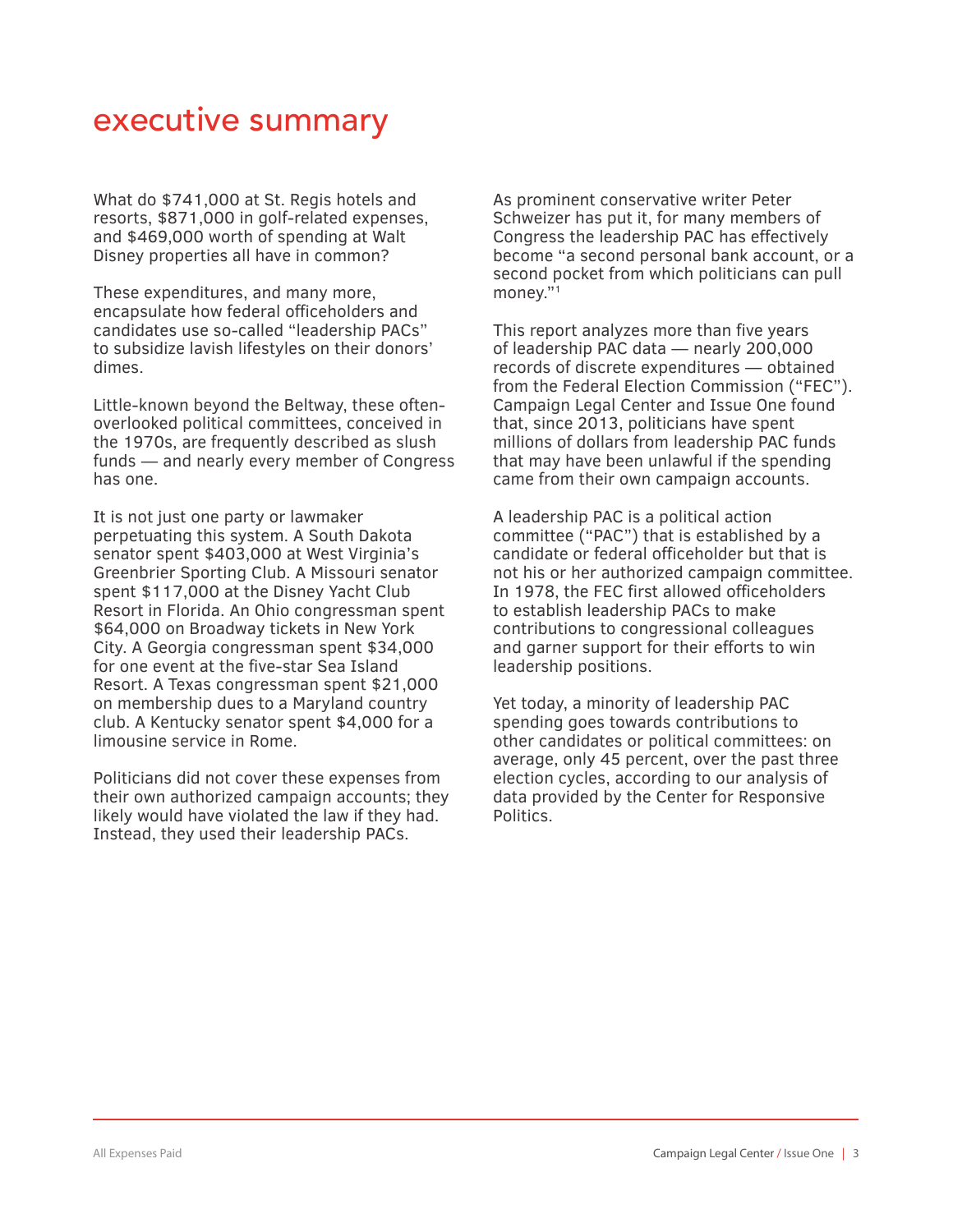And many leadership PACs give even less. For example, since 2013, less than 7 percent of Sen. Rand Paul's (R-KY) leadership PAC spending has gone toward contributions to other candidates or committees, according to the Center for Responsive Politics,<sup>2</sup> but in the 2018 election cycle it has already spent \$11,043 at restaurants in Italy and Malta, \$4,492 on a limousine service in Rome, and \$1,904 at the St. George Lycabettus Hotel in Athens. Also since 2013, only 14 percent of Rep. Gregory Meeks' (D-NY) leadership PAC spending has been used for contributions.<sup>3</sup> But Meeks' leadership PAC has already spent \$9,391 at the Aria Resort in Las Vegas in the 2018 cycle — more than the \$7,000 it has given to other candidates or political committees this cycle.4

Instead, often under the guise of fundraising activity, officeholders and candidates overwhelmingly use leadership PAC money to pay for, among other things, five-star luxury resort stays, expensive dinners, trips to theme parks, golf outings, tickets to Broadway shows and sporting events, and international travel.

Since by law officeholders cannot use official campaign funds for "personal use" — like country club fees, clothing purchases, or family trips to Disney World — they have instead dipped into their leadership PAC funds for these expenses. This pattern arose, and has worsened, because the FEC has not applied the personal use prohibition to a politician's leadership PAC.

It is troubling enough that officeholders use their leadership PAC funds to buy their way up the leadership ladder by giving to congressional colleagues. It is even more troubling that many are using their leadership PAC funds to subsidize their own luxurious lifestyles, including high-end vacations and country club memberships.

*These often-overlooked political committees are frequently described as slush funds — and nearly every member of Congress has one.*

Some politicians claim costly events at fivestar resorts or rounds of golf at private country clubs are fundraising expenses. But because many leadership PACs contribute proportionally small amounts to other political committees, many officeholders are seemingly raising money for leadership PACs to perpetuate a never-ending fundraising cycle. Is a "fundraising" trip to a Caribbean resort justifiable if the money raised is used to fund a politician's next "fundraising" event at a luxury hotel in Las Vegas? Surely, most constituents would say not.

Additionally, after giving the maximum legal amount to an officeholder's authorized committee, a donor can turn around and give even more to that politician's leadership

> PAC, providing another avenue for wealthy donors and special interests to evade contribution limits and funnel money into politicians' pockets.

Most constituents do not know that leadership PACs exist, nor do they know that their members of Congress have them.

These fundraising vehicles receive little, if any, scrutiny, and often remain under the radar. Leadership PACs epitomize the Washington swamp.

By chronicling topline trends as well as specific cases of leadership PAC expenditures, this report sheds light on how leadership PAC funds are being used and misused. This report concludes by calling on the FEC to act expeditiously to extend the personal use prohibition to leadership PACs and on Congress to pass legislation to prevent abuses of leadership PAC funds.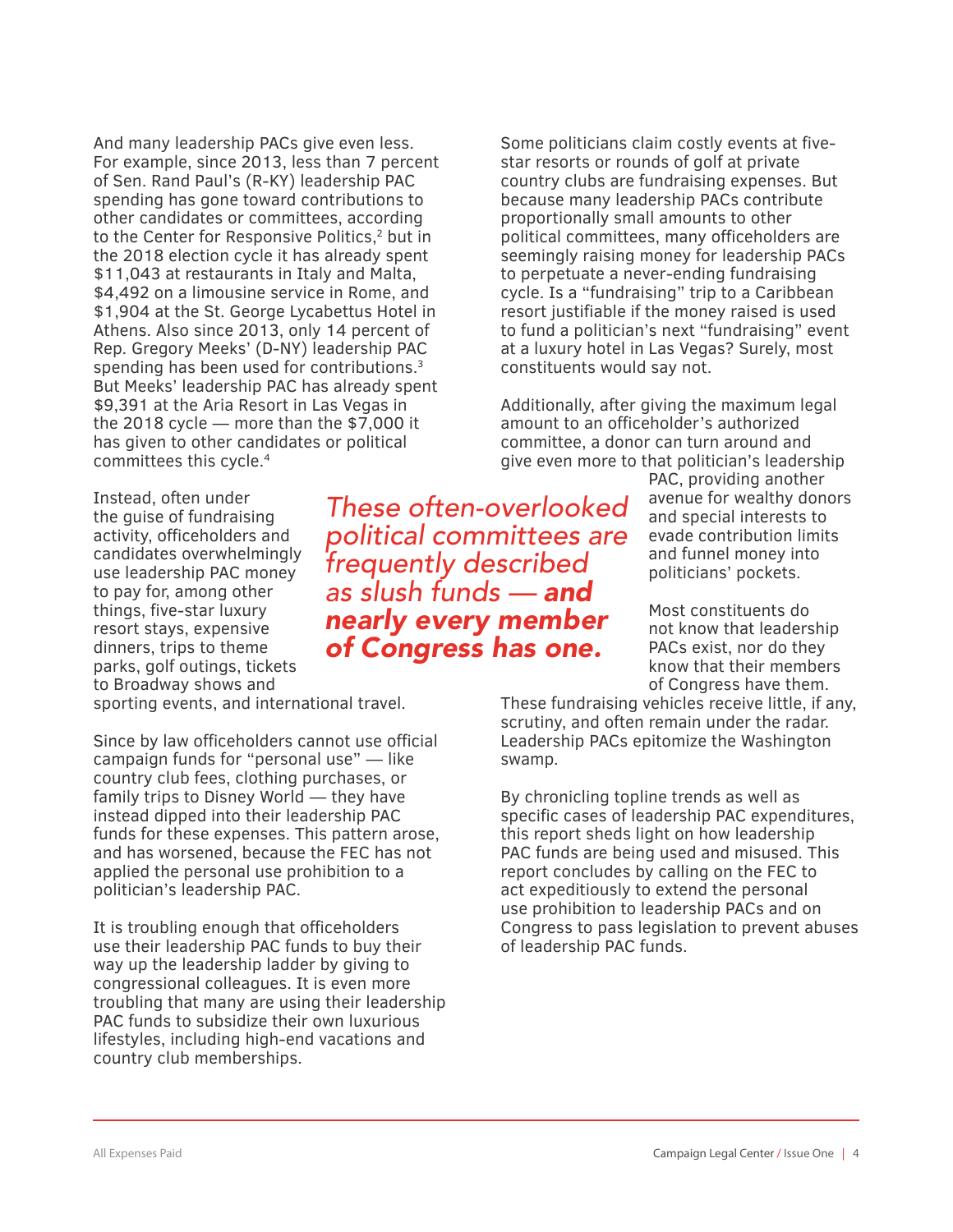### a brief history of leadership PACs

In 1978, Congressman Henry Waxman (D-CA) and a group of his supporters approached the FEC with a novel request: Could Waxman participate in the operation of a PAC, separate from his own campaign committee, which would support his colleagues' campaigns? Would the funds raised by this PAC count toward Congressman Waxman's candidate contribution limit?5

No provision existed in the Federal Election Campaign Act ("FECA") for such fundraising by a candidate or officeholder, but the FEC permitted the proposal. From that point forward, "Waxman's leadership PAC set the standard for those who aspired to leadership positions or committee chairs, and for the

leaders and chairpersons themselves," as Professor Marian Currinder has explained.<sup>6</sup>

Generally speaking, a leadership PAC is a PAC that is established by a candidate or federal officeholder, but that is not the politician's authorized federal campaign committee.<sup>7</sup> In the 1980s, leadership PACs came

to be used by members in, or aspiring to, congressional leadership, who would make contributions from PAC funds to congressional colleagues to garner support for their efforts to win leadership positions.<sup>8</sup>

These new pots of cash contributed to a system where ambitious politicians had to effectively buy their way to the top. Following the 1994 midterm elections, for example, Rep. Robert Walker (R-PA) and Rep. Tom DeLay (R-TX) were vying for the majority whip position. Rep. Walker chose not to play the game and made one \$1,000 contribution; Rep. DeLay formed a leadership PAC and eventually gave \$2 million to his colleagues.<sup>9</sup> Rep. DeLay won. The lesson was learned and leadership PACs became the *de rigueur* accessory for every

*As the use of leadership PACs has expanded, leadership PAC funds have been increasingly abused.* 

member of Congress who wished to secure a leadership role within their party.

Today, an overwhelming majority of representatives and senators have their own leadership PACs: 94 senators and approximately two-thirds of the House, as of 2013.10 In fact, it has even become the norm for freshman members of Congress to set up leadership PACs almost immediately after their election — and, in some cases, even before they take office.<sup>11</sup>

As the use of leadership PACs has expanded, leadership PAC funds have been increasingly abused.

> Remember, the reason that the FEC authorized leadership PACs was to make contributions to other candidates. That's why the agency greenlighted Waxman's request in 1978, and ever since, the FEC has continued to assume that officeholders used leadership PAC funds to support their colleagues. As the agency explained in 2002, "[t]he monies these committees receive are given

to other Federal candidates to gain support when the officeholder seeks a leadership position in Congress, or are used to subsidize the officeholder's travel when campaigning for other Federal candidates."12

Our research shows that this is not the case. For example, according to data we obtained from the Center for Responsive Politics, leadership PACs collectively spent more than \$160 million in the 2016 cycle, but only around \$74 million of that total — less than half — went toward contributions to other federal candidates or political committees.

Instead of contributing to other candidates, some politicians have routinely used leadership PAC funds for luxury flights,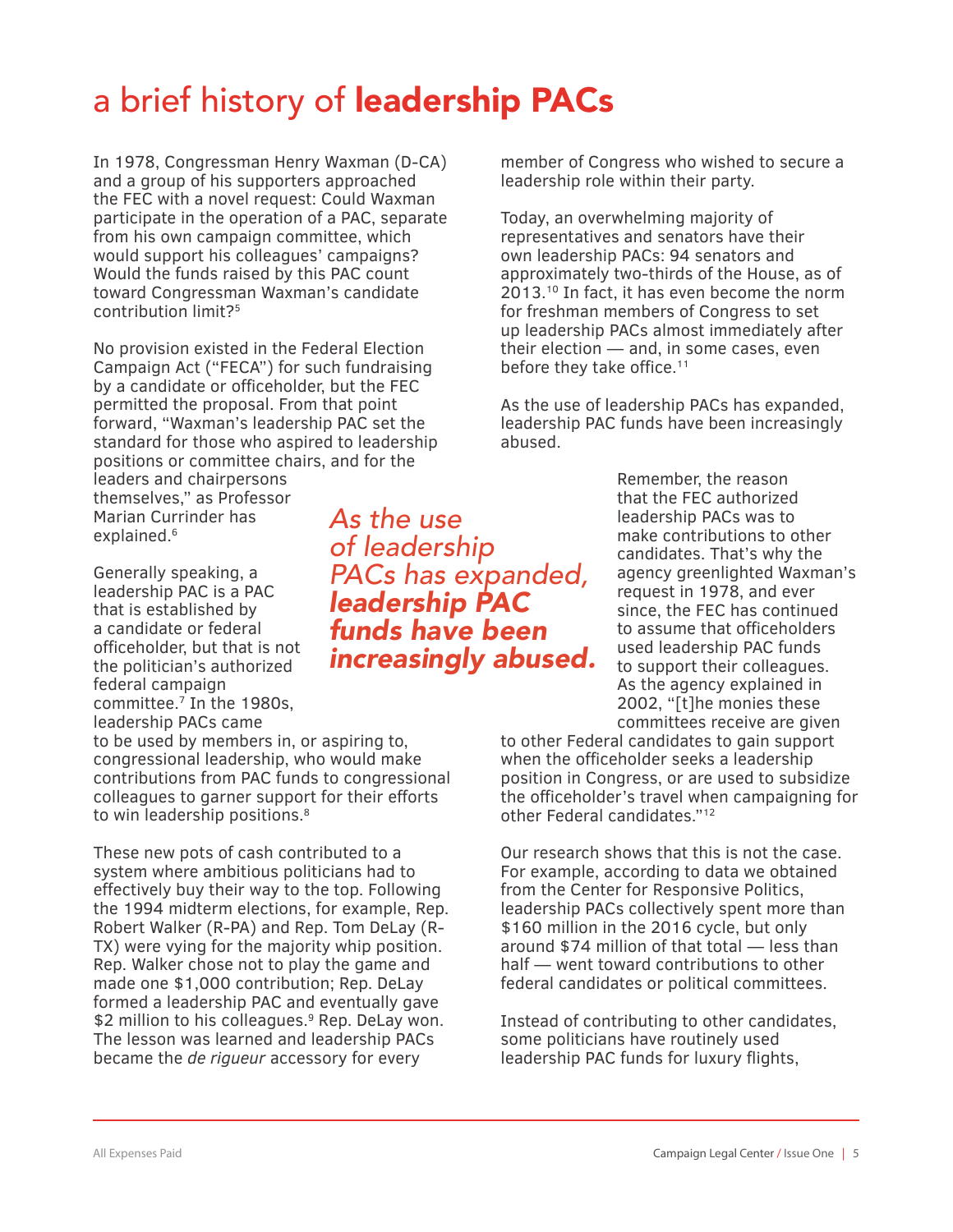hotel rooms, fine dining, and event tickets. According to a 2006 *Wall Street Journal*  analysis of leadership PAC data, from just the 2002 to the 2006 cycle, there was already a 1,040 percent increase in spending on limousines or car services and a 278 percent increase in spending on event tickets.<sup>13</sup>

The last major exposé on leadership PACs was in October 2013, when 60 Minutes chronicled leadership PACs' rise and highlighted examples that showed how politicians on both sides of the aisle have spent their leadership PAC funds — often on luxury expenditures in vacation destinations.<sup>14</sup> This report, which features data from 2013 through the beginning of 2018, shows that in the absence of meaningful regulatory or legislative reforms, the practice has only continued since then.

By law, officeholders cannot use campaign funds for "personal use," such as country club fees or trips to Disney World. The FEC, however, has been unlawfully reticent in applying this same prohibition to leadership PACs — and perhaps as a result, politicians have used leadership PAC funds for purposes that would likely be impermissible "personal use" if paid for by their own campaign committees.

As such, leadership PACs look more like slush funds to subsidize officeholder luxury lifestyles.

It is one thing to contribute to a candidate in order to support their run for office; it is another to fund an officeholder's trip to Vegas and their stay at the Venetian. The risk of corruption associated with the conversion of leadership PAC contributions to personal use is amplified given that leadership PACs are generally subject to higher contribution limits than authorized committees.

*A candidate's authorized committee may only accept contributions of up to \$2,700 per election from an individual, 52 U.S.C. § 30116(a)(1)(A), but a leadership PAC that qualifies for multicandidate status may accept contributions of up to \$5,000 per year. Id. § 30116(a)(1)(C). In a two-year election cycle, a Congressperson may only accept up to \$5,400 in contributions from an individual to their authorized committee, but may accept \$10,000 from that same individual to their leadership PAC. A U.S. senator operating on a sixyear election cycle may only accept \$5,400 from an individual donor to their campaign committee, but can take \$30,000 from that same individual for their leadership PAC.* 

The Senate ethics committee claims it has no jurisdiction over leadership PACs. House ethics rules, however, state that the personal use ban applies to leadership PACs.<sup>15</sup> In at least two instances, the Office of Congressional Ethics ("OCE") has recommended an investigation into House members who appeared to use leadership PAC funds for personal use, but the ethics committee has thus far declined to take action.16

The FEC has the authority to put an end to these corrupting practices. The law says that "any contribution accepted by a candidate" and "any other donation received by an individual as support for activities of the individual as a holder of Federal office" cannot be converted to personal use; therefore, the personal use prohibition should clearly apply to funds accepted by a candidate's or officeholder's leadership PAC. Yet the FEC has failed to apply the personal use prohibition to leadership PACs — leading to the abuses described in this report.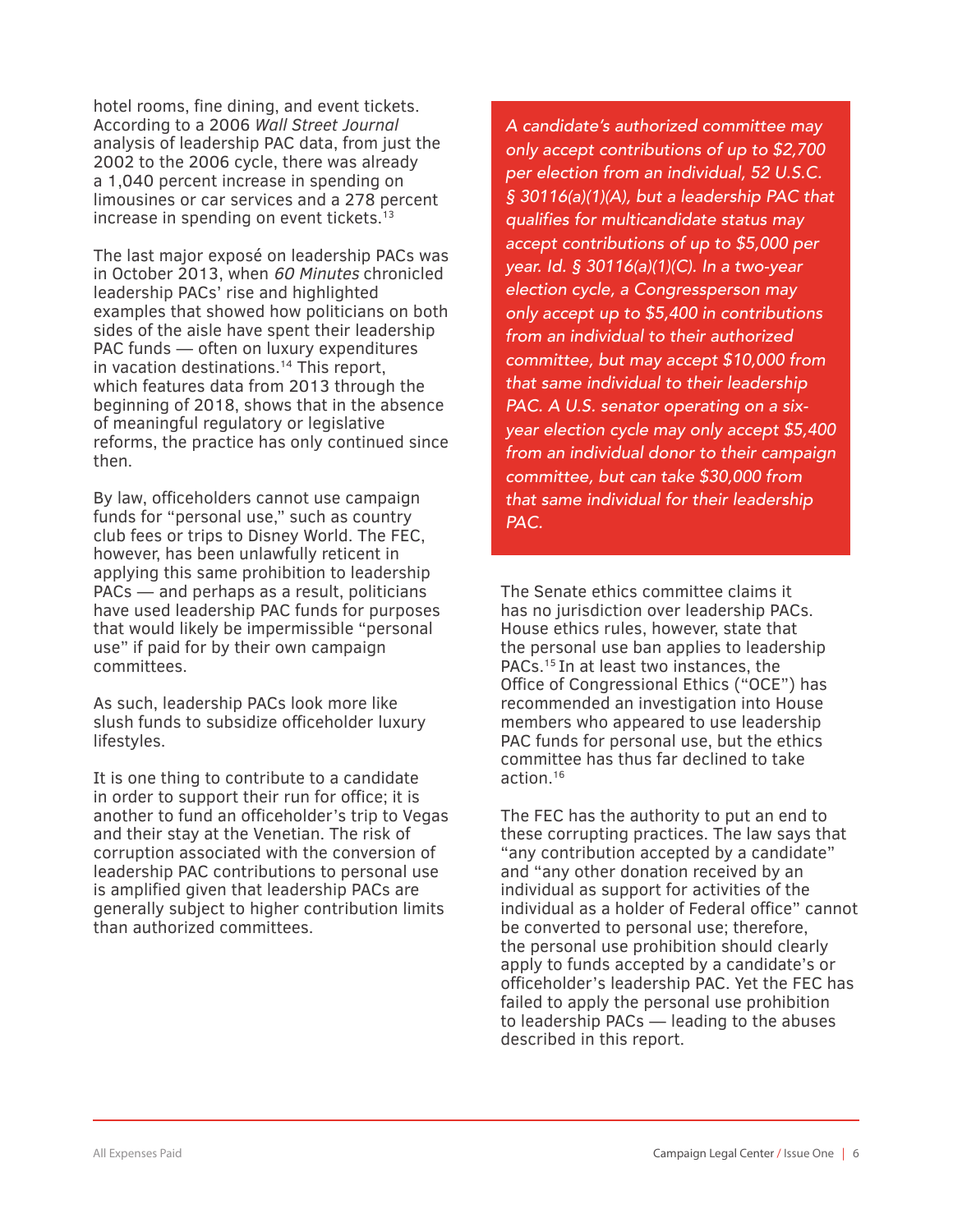### how have leadership PAC funds been spent?

Over the past five years, politicians have used leadership PACs for millions in payments to luxury hotels, resorts, clubs, restaurants, and much more.

Officeholders are specifically prohibited from using campaign funds to pay for vacations,<sup>17</sup> but, since 2013, they have used leadership PACs to spend at least \$614,000 in the Virgin Islands and Puerto Rico, to spend at least \$469,000 at Walt Disney theme parks, hotels, and restaurants, and in Las Vegas to spend: \$98,000 at the Las Vegas Venetian/Palazzo Hotel, \$76,000 at the Wynn Las Vegas, and \$21,000 at the Las Vegas Morels French Steakhouse.

That is just the tip of the iceberg. Since 2013, politicians have also used leadership PACs to collectively spend at least:

- \$765,000 at the Greenbrier Sporting Club in West Virginia;
- \$741,000 at St. Regis Hotels and Resorts across the country;
- \$487,000 at the Dorado Beach Resort in Dorado, Puerto Rico;
- \$361,000 at Ritz-Carltons;
- \$198,000 at Four Seasons Hotels;
- \$142,000 at The Breakers, a Palm Beach resort;
- \$113,000 at the St. Regis Ski Resort in Aspen, Colorado;
- \$83,000 at the Beverly Hills Hotel;
- \$75,000 at W Hotels; and
- \$36,000 at the Aria Resort in Las Vegas.

When officeholders are in D.C., they regularly dip into their leadership PAC funds to treat themselves to high-class meals. Collectively, since 2013 politicians have used leadership PAC funds to spend at least:

- \$252,000 at Charlie Palmer Steak;
- \$192,000 at Joe's Seafood, Prime Steak & Stone Crab;
- \$154,000 at Bistro Bis;
- \$146,000 at Casa Luca;
- \$136,000 at Acqua Al 2;
- \$114,000 at Fiola;
- \$112,000 at Morton's Steakhouse;
- \$109,000 at The Capital Grille;
- \$96,000 at Johnny's Half Shell;
- \$89,000 at The Monocle; and
- \$73,000 at Carmine's.

Leadership PACs have also spent at least \$437,000 at the Capitol Hill Club, a private Washington D.C. social club for Republicans.<sup>18</sup> and \$45,000 at the National Democratic Club, the Democratic counterpart.<sup>19</sup>

Officeholders and candidates are prohibited from using campaign funds to pay for country club memberships.20 Yet, over the last five years, politicians have used leadership PAC funds for at least \$871,000 in golf-related expenditures. For example, in January 2017 Rep. Pete Sessions (R-TX)'s leadership PAC, People for Enterprise Trade and Economic Growth (PETE PAC), paid \$21,240 to the Caves Valley Golf Club in Maryland explicitly for "membership for P. Sessions." (In January of 2018, PETE PAC paid Caves Valley Golf Club \$19,956, but described the purpose of the payment as "golf event for PAC fundraising event, not for individual candidate," rather than for membership dues. Caves Valley reportedly charges \$20,000 in annual membership dues.<sup>21</sup>)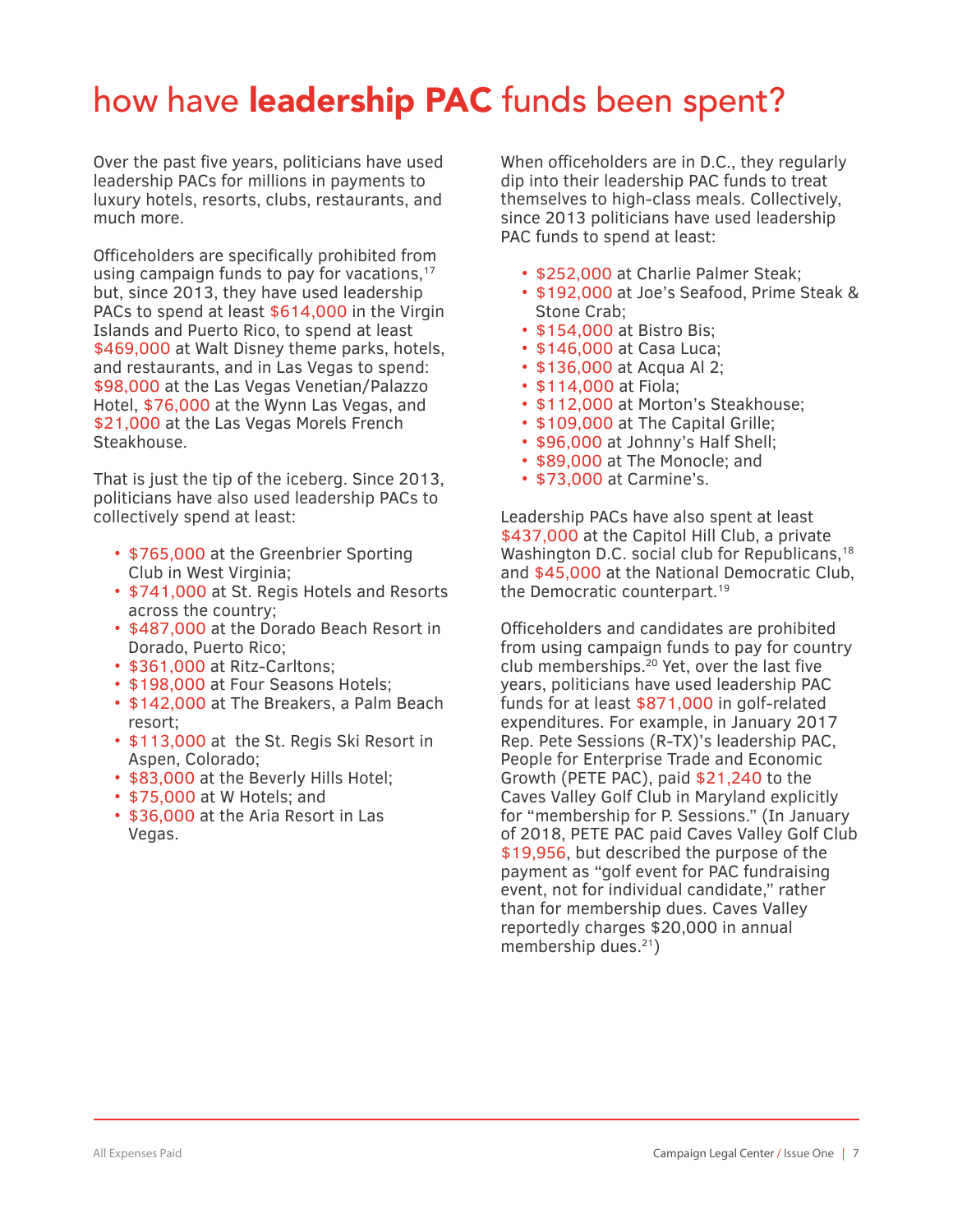Politicians are generally barred from using campaign funds for dues to nonpolitical organizations, unless the dues are connected to a fundraising event.<sup>22</sup> But leadership PACs have been used to pay at least \$67,000 in membership fees or dues to clubs and associations apart from political parties. For example, Mary's PAC, the leadership PAC of former Rep. Mary Bono Mack (R-CA), spent \$10,000 on membership dues to CXIII Rex, a private cigar club in Alexandria, Virginia and made the payment in August 2013, seven months after Mack left office.

Former Rep. Mack is not the only politician who has continued to use leadership PAC funds after leaving office. Former Representative William Delahunt (D-MA) left office in January 2011, but his leadership PAC spent \$2,418 at the Hotel Tamanaco Caracas in Venezuela more than three years

later, in the spring of 2014. Former Representative Ron Paul (R-KY) left office at the beginning of 2013, but from 2013 through 2015, Paul's daughter Lori Pyeatt received \$48,186 in salary payments from Paul's leadership PAC, Liberty PAC.

Officeholders are prohibited from using campaign funds for clothing and apparel. $23$  But some politicians have used

leadership PAC cash to pay for new duds. For example, Sen. Rand Paul's (R-KY) leadership PAC, Reinventing a New Direction (RAND PAC), spent \$337 on "apparel" at a Men's Warehouse in Omaha, Nebraska, in September 2014, and \$438 on "apparel" at Allen Edmonds on Madison Avenue in New York City in February 2016.<sup>24</sup>

Officeholders are barred from using campaign funds for "admission to a sporting event, concert, theater, or other form of entertainment," unless part of a specific campaign or officeholder activity.<sup>25</sup> But leadership PAC funds have been used to pay \$276,000 to the Washington Nationals for tickets, event venues, and catering, and \$142,000 to the Verizon Center/Capital One

*Over the past five years, politicians have used leadership PACs for millions in payments to luxury hotels, resorts, clubs, restaurants, and much more.*

Arena, home of the Washington Capitals and Washington Wizards. Other specific event expenditures include:

- \$4,897 spent by former Sen. Harry Reid's (D-NV) leadership PAC, Searchlight Leadership Fund, in April 2014 on tickets from Planet Hollywood in Las Vegas during the same period Planet Hollywood was hosting Britney Spears' *"Britney:*  Piece of Me" residency.<sup>26</sup>
- \$3,320 spent by Rep. Aaron Schock's (R-IL) leadership PAC, GOP Generation Y Fund, in April 2013 on tickets from the Academy of Country Music, which held their annual Academy of Country Music Awards in April 2013.27

Many politicians will likely claim that, while their leadership PAC spending may appear to constitute personal use, it is in fact for

fundraising events for the PACs themselves — for example, that the costly trip to Disney or the round of golf at a private country club coincided with a pitch for leadership PAC donations.

However, there are a number of problems with explanations like these.

For one, many of these PACs have contributed

proportionally small amounts to other political committees, and making contributions is the reason that the FEC has allowed leadership PACs to exist.

That means that many leadership PACs are effectively fundraising for the purpose of paying for more high-end fundraising events.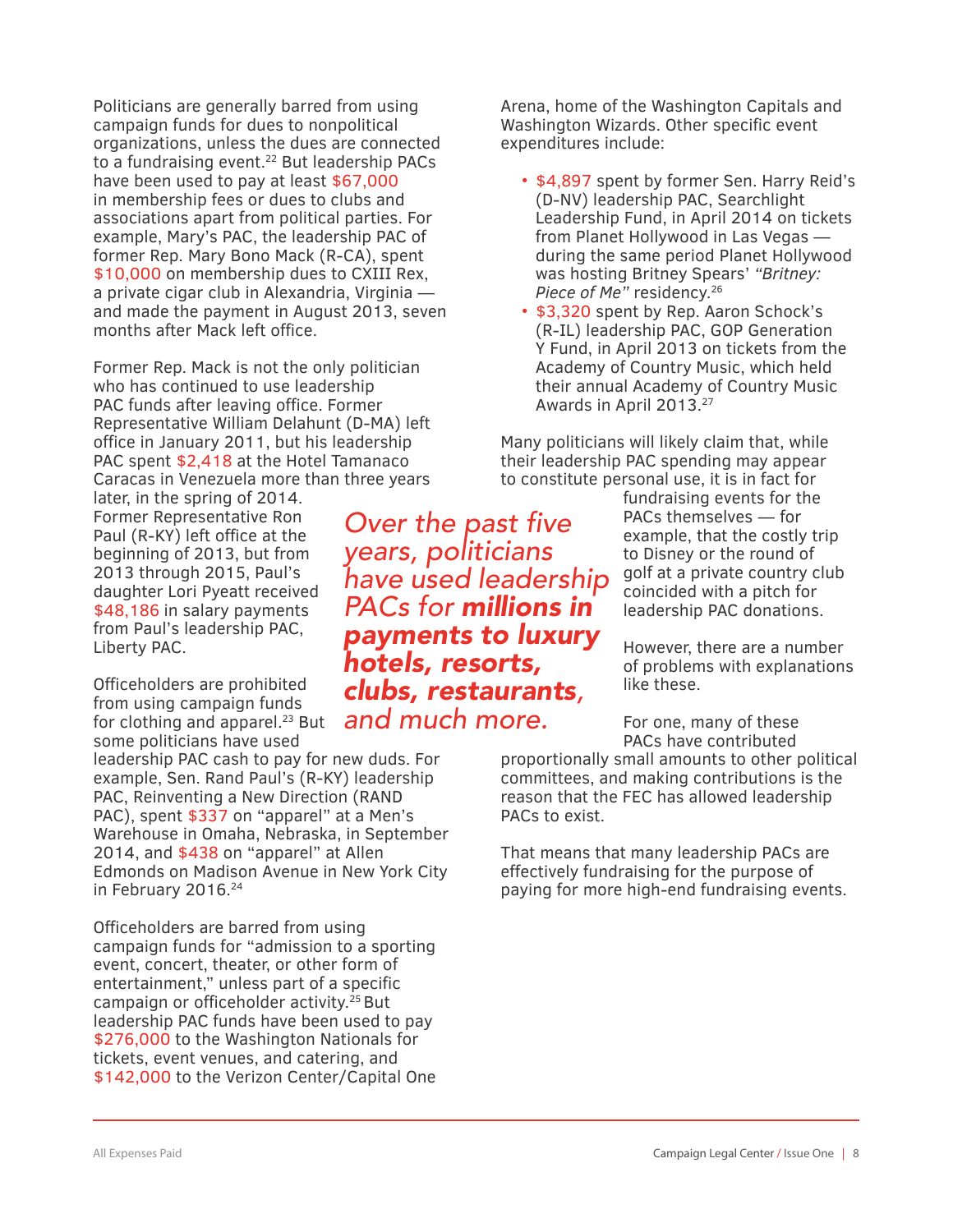Further, the trend of hosting these events at high-end resorts, golf clubs, and restaurants implies a blurring of the lines between personal expenditures and "event" expenditures. These lines are especially blurred when the destinations are far from the representatives' home states. A Wisconsin representative spending \$54,000 at Disney World, a Kentucky representative spending \$70,000 in Pebble Beach, California, or an Ohio representative spending \$64,000 on Broadway tickets should raise serious questions about why so many luxury expenditures are taking place so far away from the constituents the members purport to represent.

Unfortunately, FEC reports filed by leadership PACs tend to provide little insight into an expenditure's purpose; many reports simply say "PAC event." What makes a golf outing or a weekend stay at Pebble Beach a "PAC event"? The presence of a single donor? Or simply putting "PAC" in the description on the FEC report?

Even if there is a legitimate justification for a so-called "PAC event," the lack of specificity and the failure to separate out many expenditures on FEC reports leaves an enormous amount unknown, including how much was spent on particular expenditures associated with a single event, how much the PAC actually raised at the event, whether the PAC paid fair market value for the goods or services, and who attended the event.

Even if there is ostensibly an official purpose for a trip in the form of a speech or a meeting, leadership PAC funds are being used to enhance the stay in the form of five-star hotels or limousine services. These "official" expenditures strain credulity even more when they take place overseas.

*These expenditures encapsulate how federal officeholders and candidates use so-called "leadership PACs" to subsidize* 

lavish lifestyles on

their donors' dimes.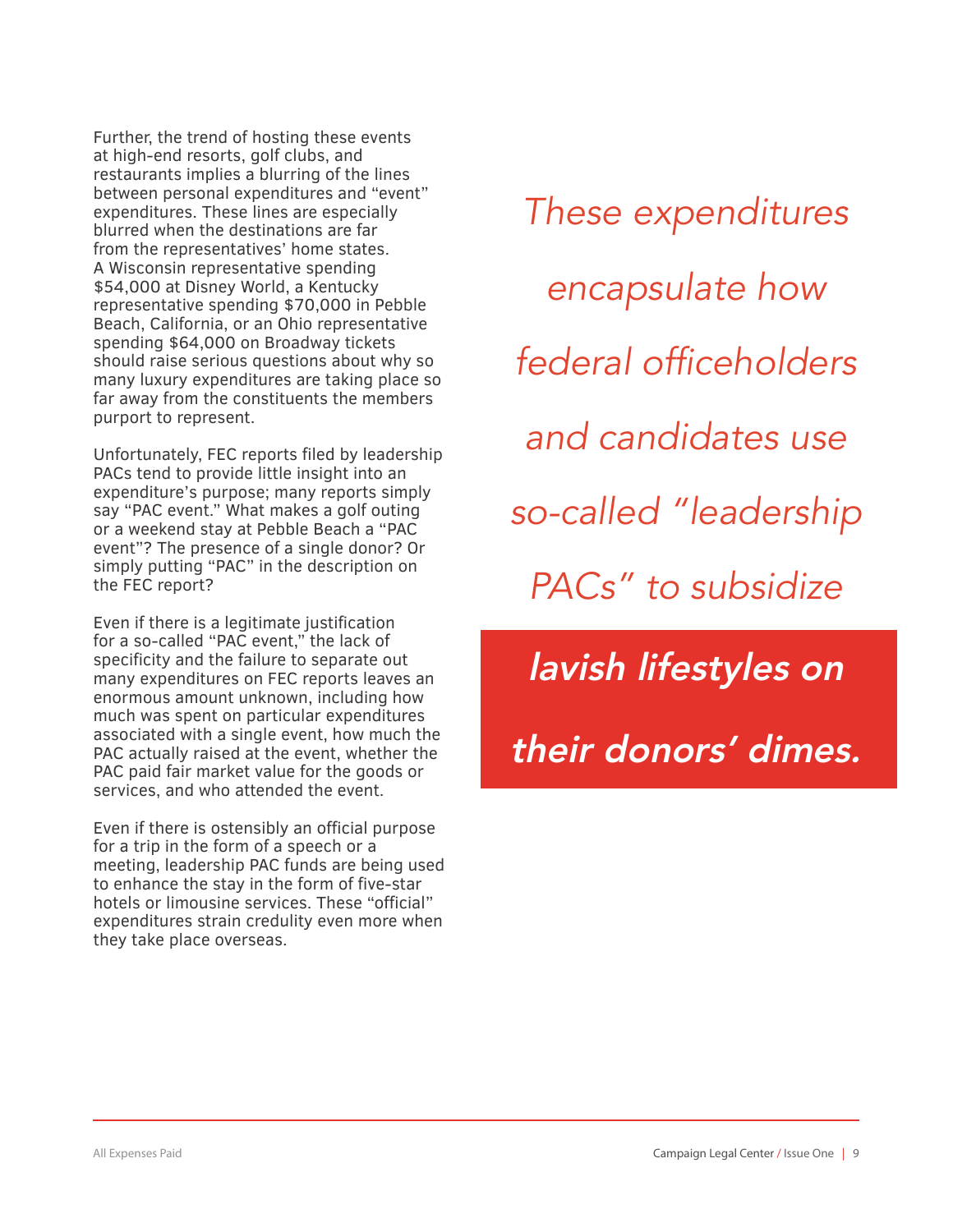### conclusion and solutions

As the examples in this report demonstrate, although leadership PACs were initially created so members of Congress could raise money for other candidates, federal officeholders are now using them to fund expensive hotel stays, meals, resort weekends, golf outings, entertainment, and leisure activities. More often than not, these expenditures take place in luxury vacation destinations well beyond the reach of most Americans.

Campaign contributions are accepted as a necessary element of our current privately funded system of elections; candidates need to raise money to reach voters, spread their message, and run for office. Officeholders and candidates are allowed to accept checks from donors in order to fund their campaigns, but are barred from converting those campaign funds to "personal use," like paying country club fees or family trips to Disney World. If a

candidate or officeholder can use donor dollars to subsidize their lifestyle or fund personal expenses, then campaign contributions pose a much greater risk of corruption.

Congress adopted the personal use prohibition in

1979, one year after the FEC created the first leadership PAC. Today, the law says that "any contribution accepted by a candidate" and "any other donation received by an individual as support for activities of the individual as a holder of Federal office" cannot be converted to the "personal use" of the candidate or any other person.<sup>28</sup>

Campaign Legal Center and Issue One believe that the FEC currently has the authority to act to close down this loophole. By definition, a leadership PAC is a committee established, financed, maintained, or controlled by a candidate,29 so a contribution to a candidate's leadership PAC is a "contribution accepted by a candidate." Moreover, the reason that the FEC has allowed officeholders to establish and accept contributions to leadership PACs

*It is long past time for the FEC or Congress to stop these abuses.* 

is to support their duties as officeholders specifically, according to the FEC, so that an officeholder may "support other candidates' campaigns"30 in order "to gain support when the officeholder seeks a leadership position in Congress."31

Because "any contribution accepted by a candidate" or any contribution received "as support for activities of the individual as a holder of Federal office" cannot be converted to personal use, the law's personal use prohibition should clearly apply to funds accepted by a candidate's or officeholder's leadership PAC.

For years, leadership PACs have existed in a legal gray area. In a 2008 Advisory Opinion, the FEC declined to apply the personal use prohibition to a leadership PAC, without providing any analysis. $32$  But a few years later, two commissioners took the position that

the 2008 Advisory Opinion was wrongly decided, and that an officeholder cannot convert leadership PAC funds to personal use.<sup>33</sup> In a 2015 Advisory Opinion, the FEC could not agree on whether the personal use prohibition applied to leadership PACs.<sup>34</sup>

As a result, the FEC has provided little clarity about whether it believes the personal use prohibition applies to leadership PACs. But a plain-language reading of the law suggests that it does.

And because this plain reading makes clear the FEC has the necessary statutory authority, the agency should adopt new rules clarifying that the personal use prohibition applies to leadership PACs. Such rules would deter many abuses of leadership PAC funds and equip the agency to enforce the law against the worst offenders.

In addition, Congress could take action to deal with these problems — from banning leadership PACs altogether to counting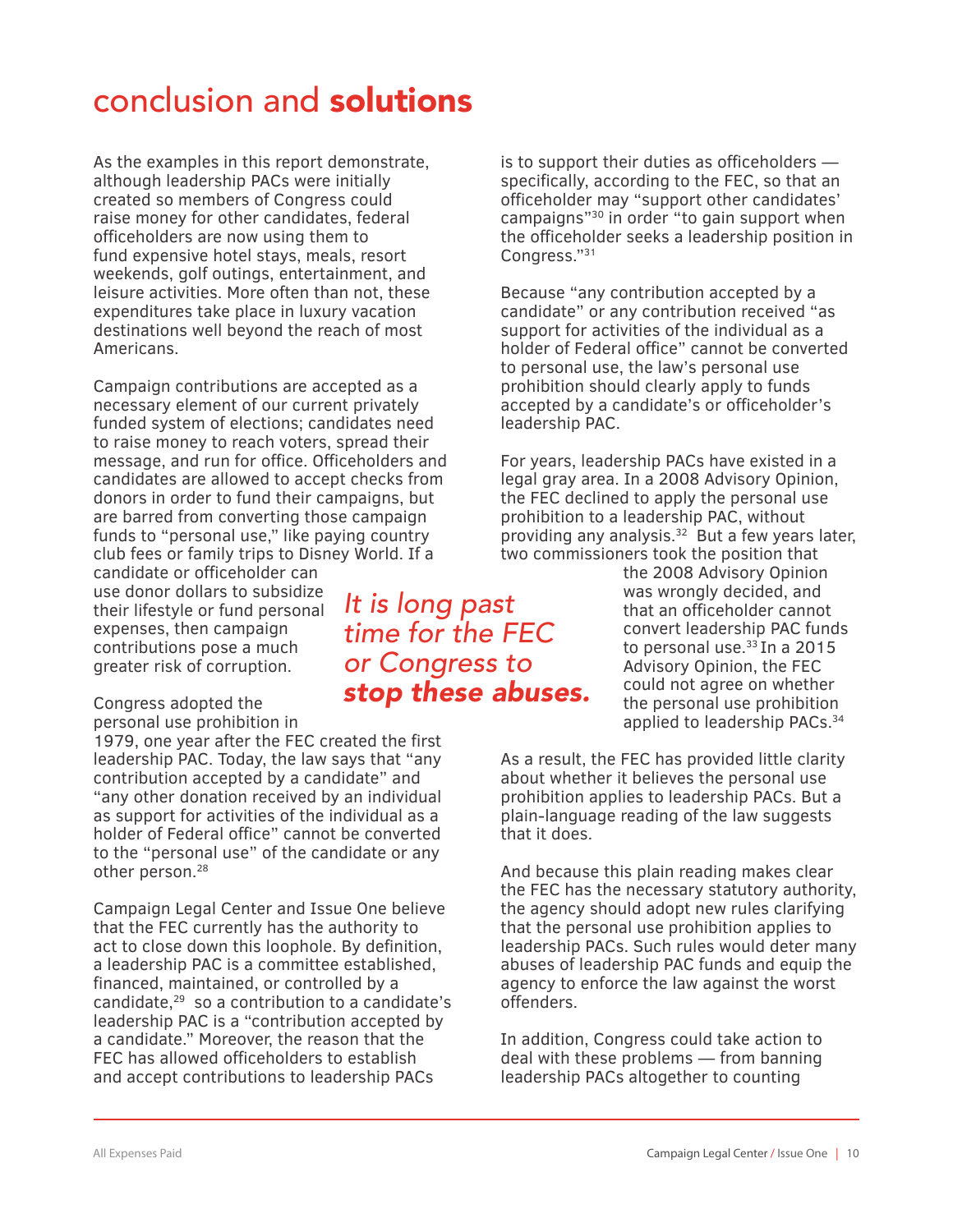contributions to the PACs against aggregate contribution limits, to extending the prohibitions on personal use to all political committees.

Additionally, the House and Senate ethics committees could begin cracking down on the misuse of leadership PAC funds, many examples of which have been detailed in this report.

As the examples in this report show, this problem is not unique to one party or the other: Members of Congress on both sides of the aisle have raised and spent millions from their leadership PACs. In doing so, they blur the lines between official and personal activity while schmoozing at venues far beyond the eyes, as well as the pocketbooks, of most of their constituents. It is long past time for the FEC or Congress to stop these abuses.

### endnotes

1 PETER SCHWEIZER, EXTORTION: HOW POLITICIANS EXTRACT YOUR MONEY, BUY VOTES, AND LINE THEIR OWN POCKETS 104 (2013).

<sup>2</sup> This percentage was obtained by summing the amounts the Center for Responsive Politics categorizes as "contributions" for the past three cycles and dividing by the sum of the total expenditures RAND PAC made over the past three cycles. OpenSecrets, *Reinventing a New Direction: Expenditures*, CENTER FOR RESPONSIVE POLITICS, https:// www.opensecrets.org/pacs/expenditures.php?cycle=2018&cmte=C00493924 (last visited June 8, 2018); OpenSecrets, *Reinventing a New Direction: Summary*, CENTER FOR RESPONSIVE POLITICS, https://www.opensecrets.org/pacs/ lookup2.php?cycle=2018&strID=C00493924 (last visited June 8, 2018).

<sup>3</sup> This percentage was obtained by summing the amounts the Center for Responsive Politics categorizes as "contributions" for the past three cycles and dividing by the sum of the total expenditures Build America PAC made over the past three cycles. OpenSecrets, *Build America PAC: Expenditures*, CENTER FOR RESPONSIVE POLITICS, https://www. opensecrets.org/pacs/expenditures.php?cmte=C00377143&cycle=2018 (last visited June 8, 2018); OpenSecrets, *Build America PAC: Summary*, CENTER FOR RESPONSIVE POLITICS, https://www.opensecrets.org/pacs/lookup2. php?cycle=2018&strID=C00377143 (last visited June 8, 2018).

 $4$  *Id*.

5 FEC Advisory Opinion 1978-12 (Waxman), https://www.fec.gov/files/legal/aos/1978-12/1978-12.pdf.

6 MARIAN CURRINDER, MONEY IN THE HOUSE: CAMPAIGN FUNDS AND CONGRESSIONAL PARTY POLITICS 25-26 (2008). <sup>7</sup>*See, e.g.*, § CFR 100.5(R)(6).

<sup>8</sup> The FEC has described leadership PACs as "organizations set up by congressional leaders and other Federal candidates and officeholders as a way to support other candidates' campaigns." Notice of Proposed Rulemaking on Prohibited and Excessive Contributions; Non-Federal Funds or Soft Money, 67 FR 35654, 35672 (May 20, 2002). *See also* Robbins, Suzanne M., "Who's Leading Whom: Leadership PAC Networks through the Republican Era of Congress" (2009). Working Papers. Paper 28 (recommended citation from the paper).

<sup>9</sup> *See* Editorial, *PAC Pollution*, N.Y. TIMES (Mar. 21, 1994), https://nyti.ms/2sPr7SX; *see also* Paul Burka, *Without DeLay*, TEXAS MONTHLY (May 2006), https://www.texasmonthly.com/politics/without-delay/.

<sup>10</sup> *See, e.g*., Shane Goldmacher, *Why Nearly Everyone in Congress Has a Leadership PAC These Days*, THE ATLANTIC (July 22, 2013), https://www.theatlantic.com/politics/archive/2013/07/why-nearly-everyone-congress-has-leadership-pacthese-days/313046/.

 $11$  *Id.* 

12 Notice of Proposed Rulemaking on Leadership PACs, 67 FR 78753, 78754 (Dec. 26, 2002) (citations omitted); *see also* Explanation and Justification for Final Rule, Leadership PAC, 68 FR 67013, 67014 (Dec. 1, 2003).

13 Brody Mullins, *Lawmakers Tap PAC Money to Pay Wide Array of Bills*, WALL ST. J. (Nov. 2, 2006), https://www.wsj.com/ articles/SB116241310949410514.

14 Steve Kroft, Washington's Open Secret: Profitable PACs, CBS NEWS (Oct. 21, 2013), https://www.cbsnews.com/news/ washingtons-open-secret-profitable-pacs.

15 Under the House Code of Official Conduct, the term "campaign funds" is defined broadly to include leadership PAC funds, House Rule 23, clause 15(d)(1), and a member may not convert "campaign funds" to personal use, *id.* clause 6(b). Specifically, the term "campaign funds" means "funds of any political committee under the Federal Election Campaign Act of 1971, without regard to whether the committee is an authorized committee of the Member . . . involved under such Act." *Id.* clause 15(c)(1); *see also* House Ethics Manual, 110th Congress, 2d Session, n.37.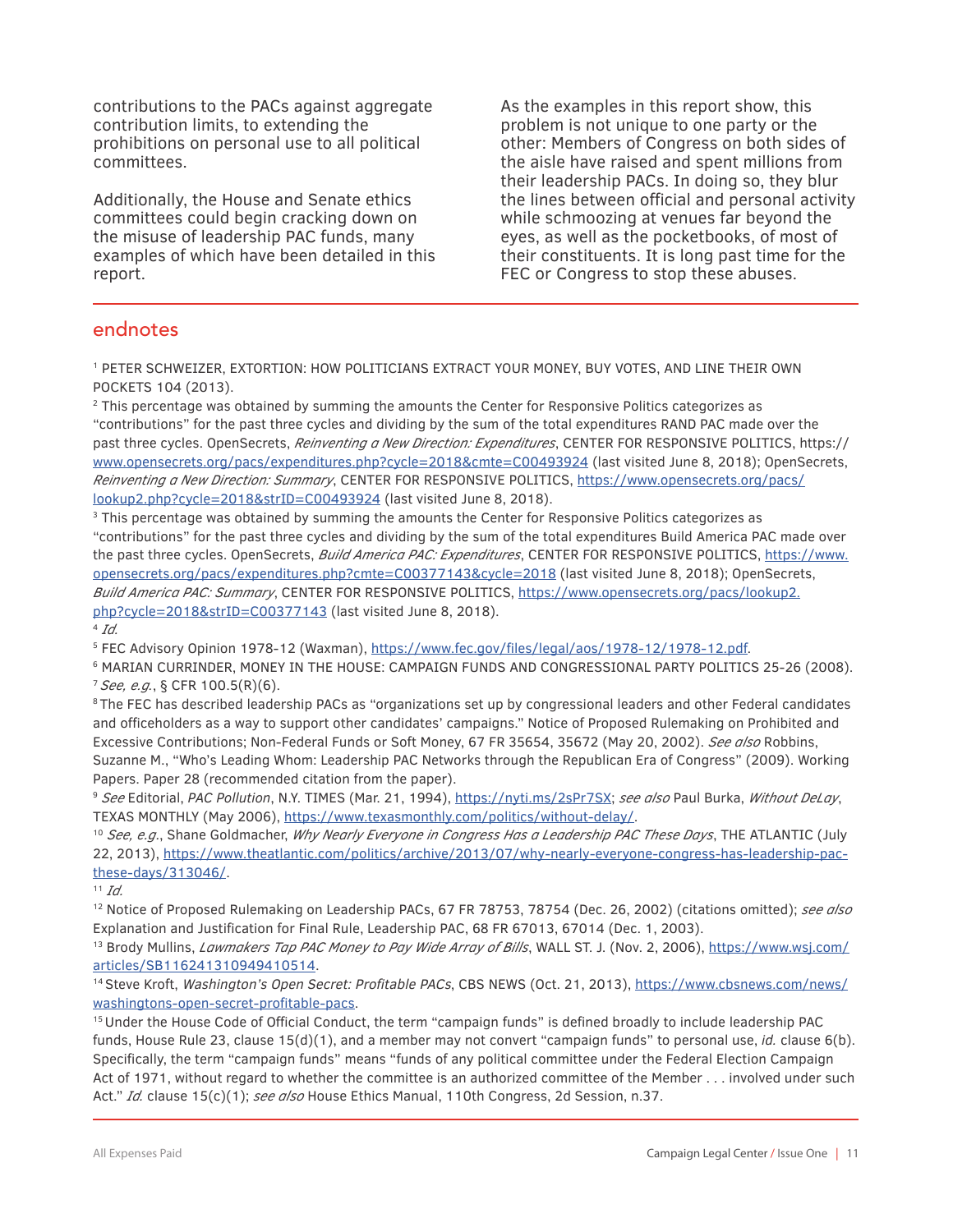<sup>16</sup> In 2011, OCE examined allegations that Rep. Robert Andrews (D-NJ) improperly used congressional campaign and leadership PAC funds to "pay for a personal trip" to Scotland and attend a wedding while accompanied by his wife and two daughters. OCE Referral Regarding Rep. Robert Andrews, Office of Congressional Ethics (Aug. 31, 2012), https://oce. house.gov/reports/investigations/oce-referral-regarding-rep-robert-andrews. After months of review, OCE's board voted 6-0 to refer the case to the House Ethics Committee for further consideration, noting there was "substantial reason to believe" that he violated the House rules and federal law through spending funds for personal use.

 The House Ethics Committee established an investigative subcommittee—one of its most significant tools — to delve deeper into the matter, but Andrews eventually resigned in February 2014, stopping the ethics committee's investigation before it could conclude and issue a public finding. Statement of the Chairman and Ranking Member of the Committee on Ethics Regarding Representative Robert Andrews, House Committee on Ethics (Mar. 19, 2013), https://ethics.house. gov/press-release/statement-chairman-and-ranking-member-committee-ethics-regarding-representative-robe-1. See generally Meredith McGehee & William Gray, The Ethics Blind Spot, Issue One (2018), https://www.issueone.org/wpcontent/uploads/2018/02/Ethics-Blind-Spot-Final.pdf.

Currently, the House Ethics Committee is reviewing another case referred by OCE that alleges Rep. John Duncan Jr. (R-TN) improperly spent \$100,000 from his campaign committee and leadership PAC on personal expenses including baby showers and country club dues and fees. Statement of the Chairwoman and Ranking Member of the Committee on Ethics Regarding Representative John Duncan, Jr., House Committee on Ethics (Apr. 4, 2018), https://ethics.house. gov/press-release/statement-chairwoman-and-ranking-member-committee-ethics-regarding-representative-jo-3; OCE Referral Regarding Rep. John J. Duncan Jr., Office of Congressional Ethics (Apr. 4, 2018), https://oce.house.gov/reports/ investigations/oce-referral-regarding-rep-john-j-duncan-jr.

 It remains within the power of the House Ethics Committee to enforce House rules regarding how members of Congress spend leadership PAC funds.

17 52 U.S.C. § 30114(b)(2)(D), 11 C.F.R. § 113.1(g)(1)(i)(G).

18 Ken Silverstein, *Inside the Capitol Hill Club: Private "home away from home" for Republican lawmakers*, HARPER'S MAGAZINE (2008), https://harpers.org/blog/2008/02/inside-the-capitol-hill-club-private-home-away-from-home-forrepublican-lawmakers/.

19 Rachel Bade & Anna Palmer, *Hill Democrats denied alcohol when license lapsed*, politico (2016), https://www.politico. com/story/2016/05/national-democratic-club-liquor-license-222710.

 $20$  52 U.S.C. § 30114(b)(2)(H), 11 C.F.R. § 113,1(g)(1)(i)(F).

<sup>21</sup> *See* Jeff Barker, Caves Valley Golf Club, *Exclusive as Ever, Survived Changing Corporate Landscape*, BALTIMORE SUN (July 9, 2017), http://www.baltimoresun.com/news/maryland/baltimore-county/bs-bz-caves-valley-golf-club-20170708-story.html.

<sup>22</sup> 52 U.S.C. § 30114(b)(2)(I), 11 C.F.R. § 113.1(g)(1)(i)(G).

<sup>23</sup> 52 U.S.C. § 30114(b)(2)(B), 11 C.F.R. § 113.1(q)(1)(i)(C).

<sup>24</sup> The Allen Edmonds "apparel" expenditure was made via a reimbursement to Paul's wife, Kelley Paul.

 $25$  52 U.S.C. § 30114(b)(2)(H), 11 C.F.R. § 113.1(g)(1)(i)(F).

26 Daniel Kreps, *Britney Spears Announces Final 'Piece of Me' Las Vegas Residency Shows,* ROLLING STONE (2017), https://www.rollingstone.com/music/news/britney-spears-announces-final-piece-of-me-las-vegas-shows-w476059.

<sup>27</sup> *2013 Academy of Country Music Award Events Announced! (2013)*, Academy of Country Music, http://www.acmcountry. com/news?n\_id=416 (last visited Mar 5, 2018).

<sup>28</sup> 52 U.S.C. §§ 30114(a), 30114(b)(1). Congress provided a non-exhaustive list of expenses that would constitute personal use, including the use of contributions for vacations, clothing purchases, country club memberships, and admission to sporting events. *Id.* § 30114(b)(2)(A)-(I). Contributions accepted by a candidate may be used by the candidate for, inter alia, "otherwise authorized expenditures in connection with the campaign for Federal office of the candidate," 52 U.S.C. § 30114(a)(1), or for "ordinary and necessary expenses incurred in connection with duties of the individual as a holder of Federal office,"  $\S$  30114(a)(2), as well as for expressly permitted uses such as contributions to party committees, *id.* § 30114(a)(4), or candidates, id. § 30114(a)(5).

 $29$  52 U.S.C. § 30104(i)(8)(B), 11 C.F.R. § 100.5(e)(6).

30 67 FR at 35672.

31 67 FR at 78754.

<sup>32</sup> Advisory Opinion 2008-17 (KITPAC), https://www.fec.gov/files/legal/aos/2008-17/AO-2008-17-final.pdf.

<sup>33</sup> *See* Advisory Opinion 2015-06 Draft A at 5, https://www.fec.gov/files/legal/aos/2015-06/201506.pdf.

34 Advisory Opinion 2015-06 (Waters) at 3, https://www.fec.gov/files/legal/aos/2015-06/AO-2015-06-(Waters)-

Final--(9.18.15).pdf.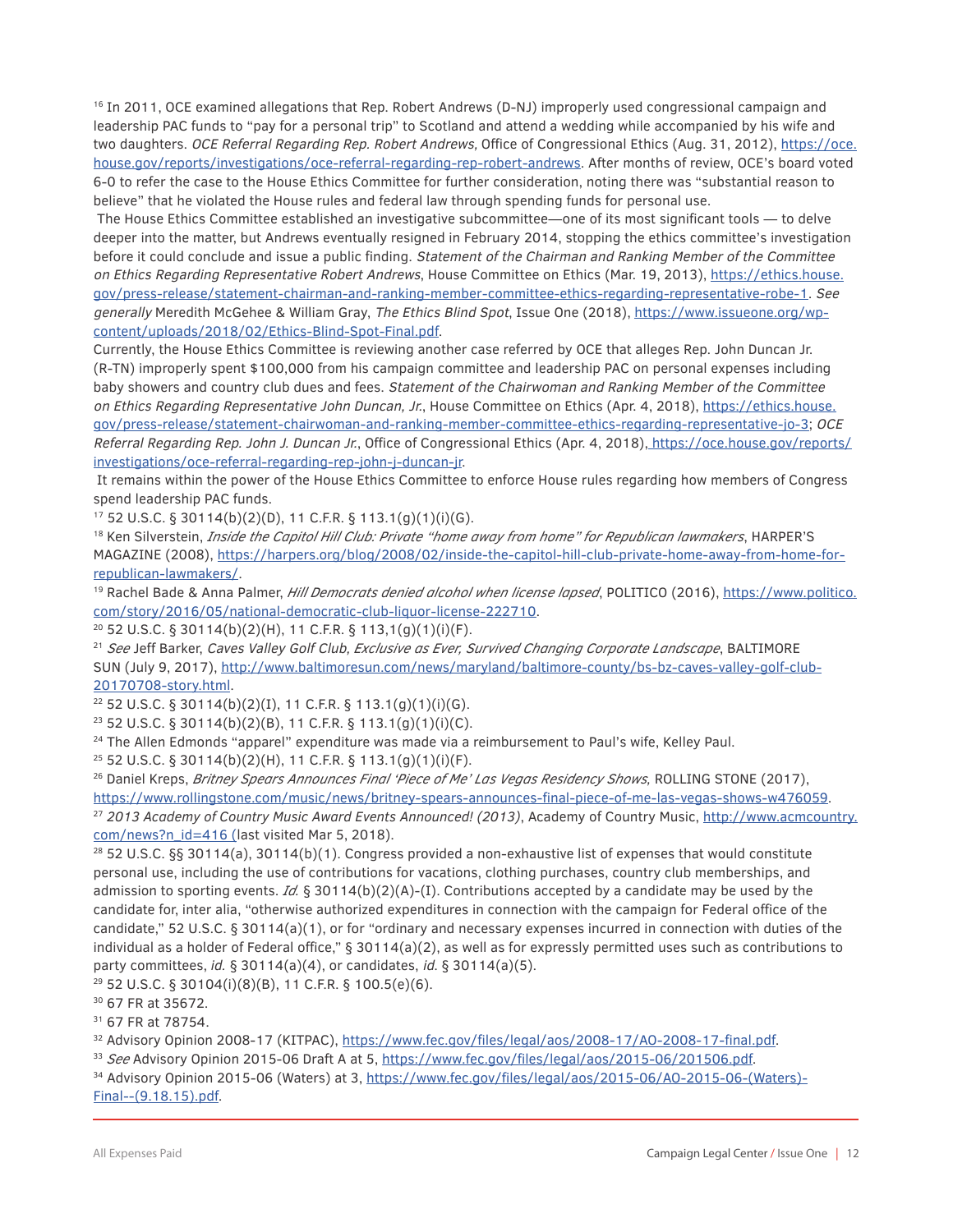

### about Campaign Legal Center

Campaign Legal Center ("CLC") is a nonpartisan, nonprofit organization based in Washington, D.C. Through litigation, policy analysis, and public education, CLC works to protect and strengthen the U.S. democratic process across all levels of government. CLC is adamantly nonpartisan, holding candidates and government officials accountable regardless of political affiliation.

CLC was founded in 2002 and is a recipient of the prestigious MacArthur Award for Creative and Effective Institutions. Our work today is more critical than ever as we fight the current threats to our democracy in the areas of campaign finance, voting rights, redistricting, and ethics. Learn more at campaignlegal.org.



#### about Issue One

Issue One is a nonpartisan, nonprofit advocacy organization dedicated to political reform and government ethics in order to strengthen democracy and return government to the American people. Issue One's ReFormers Caucus of more than 200 former members of Congress, governors, and Cabinet secretaries from both parties is the largest coalition of its kind ever assembled to advocate for solutions to fix our democracy. Learn more at issueone.org.

### © 2018 Campaign Legal Center / Issue One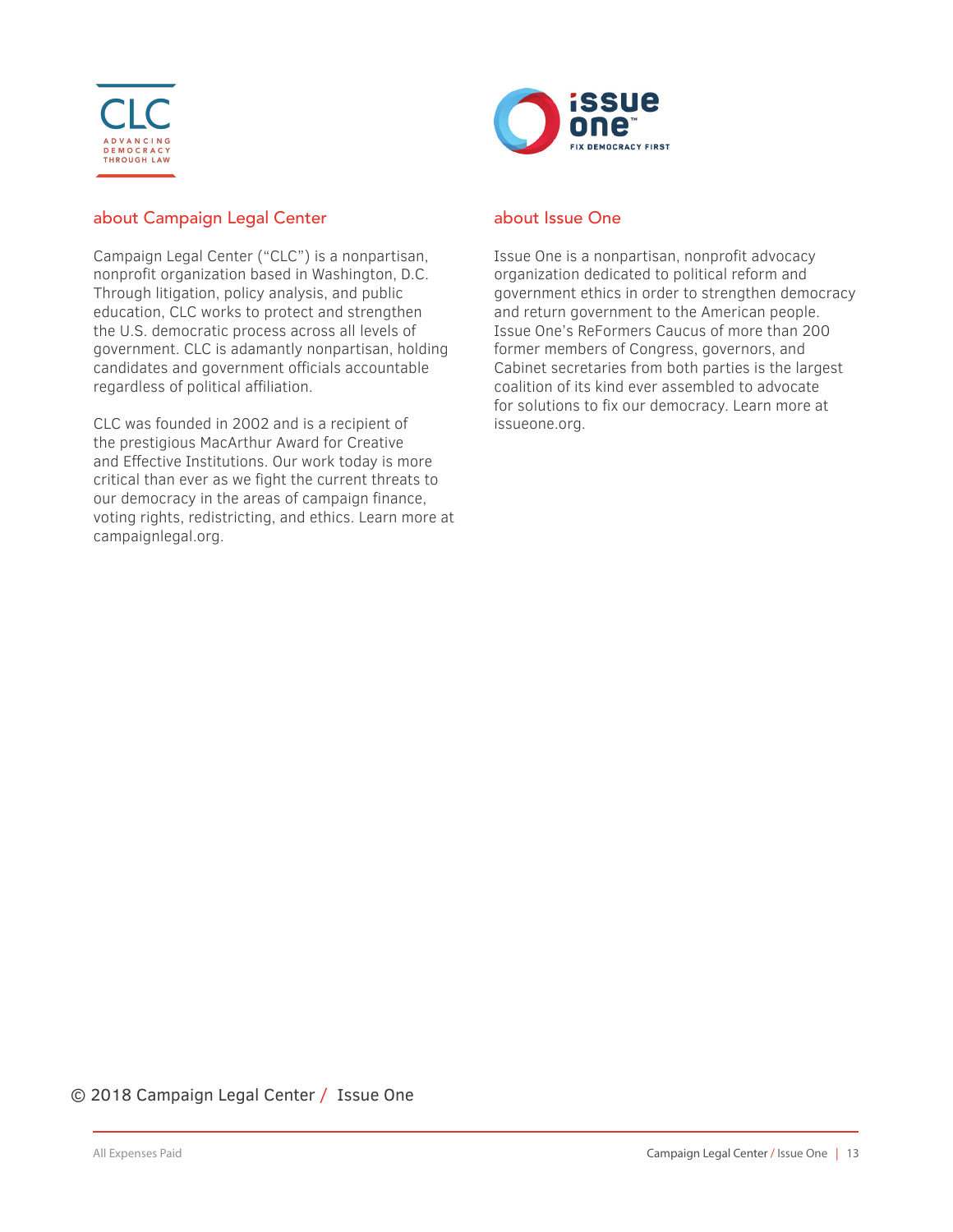### appendix

This appendix includes illustrative examples of leadership PAC expenditures from January 2013 through March 2018. Whenever possible, through searches of news accounts and other public reports, efforts were made to determine and convey the context of particular expenditures. However, factors such as transaction dates distant from the underlying events, overly broad descriptions of expenditures' purposes, the secrecy under which many leadership PAC events operate, and the conflation of multiple categories of expenditures into a single line item on an FEC report limited our ability to tell a complete story of every expenditure.

The cases in each category below are ordered chronologically from most recent to least.

### luxury travel and lodging

### Las Vegas

Since 2013, politicians from across the country have used leadership PACs to spend hundreds of thousands of dollars at five-star hotels, luxury resorts, upscale restaurants, and entertainment venues in Las Vegas.

Rep. Ann Wagner's (R-MO) leadership PAC, Ann PAC, spent \$21,831 from 2015 through 2017 for event expenses, lodging, catering, and travel at various locations in Las Vegas, including the Venetian/Palazzo Hotel and expenses from Tao Restaurant Vegas, an "unparalleled Asian-inspired restaurant" that is the sister to the "trendsetting" Tao in New York.<sup>1</sup> The payments to the Venetian/Palazzo in 2015 correspond with the Republican Jewish Coalition Spring Leadership Meeting.2 60.4% (\$134,500) of Ann PAC's spending in 2013-14 was for contributions, 40.6% (\$108,500) in 2015-16, and 36.2% (\$38,500) so far in 2017-18, according to the Center for Responsive Politics.3

Rep. Gregory Meeks' (D-NY) leadership PAC, Build America PAC, spent \$27,372 from 2013- 2017 on catering, lodging, and site rentals at the Aria Resort & Casino, which describes itself as "a AAA Five Diamond Award winning resort in the center of the Las Vegas Strip."4 The PAC also spent \$6,244 in 2013 and 2015

#### on catering from Mastro's Ocean Club, a "top 10 steakhouse in the U.S."5

16.2% (\$16,000) of Build America PAC's spending in the 2013-14 cycle was for contributions to candidates or political committees, 21.7% in 2015-16 (\$20,500), and 9.6% (\$7,000) in 2017-18 so far, according to the Center for Responsive Politics.<sup>6</sup>

Rep. Devin Nunes' (R-CA) leadership PAC, NEW PAC, has spent \$42,741 since 2013 on catering, site rentals, hotels, and meals in Las Vegas. This includes \$3,069 for food and room usage at Chart House, a high-end seafood restaurant with a 75,000-gallon exotic-fish aquarium centerpiece,<sup>7</sup> and \$4,734 for food and room usage at Del Frisco's, a high-end steakhouse featuring an extensive wine list and a "unique James Bond Table."8 Most recently, in transactions all dated March 9, 2018, NEW PAC spent a total of \$7,229 at seven different restaurants and hotels in Las Vegas.

58.1% (\$262,000) of New PAC's spending was for contributions to candidates or committees in the 2013-14 cycle, 54.0% (\$263,500) in 2015-16, and 51.2% (\$143,500) so far in 2017-18, according to the Center for Responsive Politics.9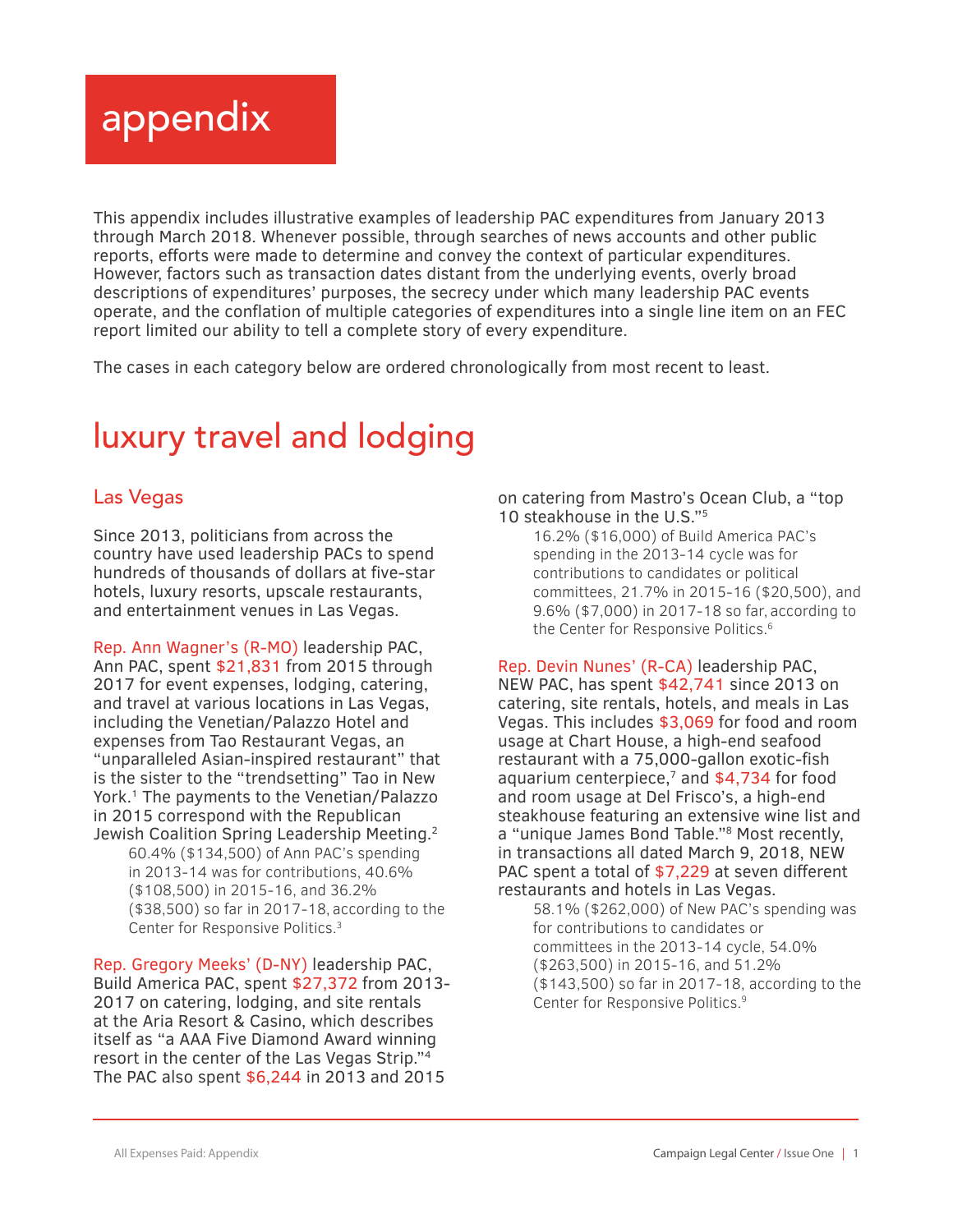### luxury hotels and resorts

Politicians have also used their leadership PACs to spend large sums at luxury hotels and resorts elsewhere in the country.

Sen. Tom Carper's (D-DE) leadership PAC, First State PAC, spent \$36,520 from 2013 through 2016 on catering, lodging, and event expenses at the Park Hyatt Beaver Creek Resort and Spa and the Park Hyatt Beaver Creek hotel in Beaver Creek, Colorado. The Park Hyatt Beaver Creek Resort and Spa bills itself as a "luxury Colorado Resort where you can experience the vacation of your dreams. From breathtaking mountain views to championship golf courses to exquisite cuisine, our Beaver Creek ski resort offers the perfect year-round Vail Valley mountain escape."10

43.0% (\$232,000) of First State PAC's spending was for contributions to candidates or political parties in 2013-14, 39.1% (\$225,000) in 2015-16, and 51.7% (\$145,000) in 2017-18, according to the Center for Responsive Politics.<sup>11</sup>

Rep. Bob Goodlatte's (R-VA) leadership PAC, Good Fund, has spent \$326,181 since 2013 at The Omni Homestead Resort in Hot Springs, Virginia. This sum mostly comprised five large, roughly annual payments, all described simply as "fundraising event expense[s]."

55% (\$300,000) of Good Fund's spending was for contributions to candidates or political committees in the 2013-14 cycle, 51.6% (\$315,300) in the 2015-16 cycle, and 39.8% (\$99,900) was so far in the 2017-18 cycle, according to the Center for Responsive Politics.12

Sen. John Thune's (R-SD) leadership PAC, Heartland Values PAC, has paid the Greenbrier Sporting Club in West Virginia \$403,003 for lodging, catering, meals, and event-related expenses since 2013. The PAC appears to have spent more than \$75,000 at the end of every summer for "PAC Event Lodging/ Meals," which seems to line up with the PAC's "Annual Greenbrier Family and Friends Weekend," according to Political Party Time.<sup>13</sup> Additionally, the Greenbrier Sporting Club was the top single recipient of Heartland Values PAC's expenditures or contributions

in both the 2015-16 cycle<sup>14</sup> and the 2013-14 cycle.<sup>15</sup> In the 2013-14 cycle, in fact, the Greenbrier received almost *five times* as much as the National Republican Senate Committee received from Heartland Values PAC.16

Heartland Values PAC also spent \$27,239 in 2014 and 2015 at the Cheyenne Ridge Signature Lodge in South Dakota. The pheasant-hunting lodge describes itself as "the only lodge in the state who offers guests unlimited pheasants" and was given the 2017 Sporting Classics Lodge of the Year award.<sup>17</sup>

35.4% (\$445,500) of Heartland Values PAC's spending was for contributions to candidates or political committees in the 2013-14 cycle, 42.1% (\$507,000) in 2015-16, and 24.6% (\$165,000) so far in 2017-18, according to the Center for Responsive Politics.<sup>18</sup>

Rep. Richard Neal's (D-MA) leadership PAC, Madison PAC, spent \$183,106 from 2013- 2017 on lodging and event expenses at Chatham Bars Inn, a Cape Cod hotel and winner of Forbes' prestigious Four-Star award, as well as a member of Travel & Leisure Magazine's "Leading Hotels of the World."19 According to Political Party Time, the PAC had a 2010 event titled "Summer Weekend on Cape Cod: Chatham Bars Inn."20

20.5% (\$36,000) of Madison PAC's spending in the 2013-14 cycle was for contributions to candidates or political committees, 17.5% (\$29,500) in 2015-16, and 40.7% (\$75,500) so far in 2017-18, according to the Center for Responsive Politics.21

#### Former Rep. Patrick J. Tiberi's (R-OH)

leadership PAC, Pioneer PAC, spent \$43,585 from 2015 through 2016 on lodging, food and beverage, and event expenses at The Phoenician, a luxury resort in Scottsdale, Arizona. With rooms starting at \$400 per night, The Phoenician features "hotel suites, golf, spa, pools, dining and more" and offers "unparalleled service in a beautiful Arizona resort setting."22

> 61.3% (\$592,200) of Pioneer PAC's spending in the 2013-14 cycle was for contributions to candidates or political committees, 51.1% (\$528,045) in 2015- 16, and 60.8% (\$238,500) so far in 2017-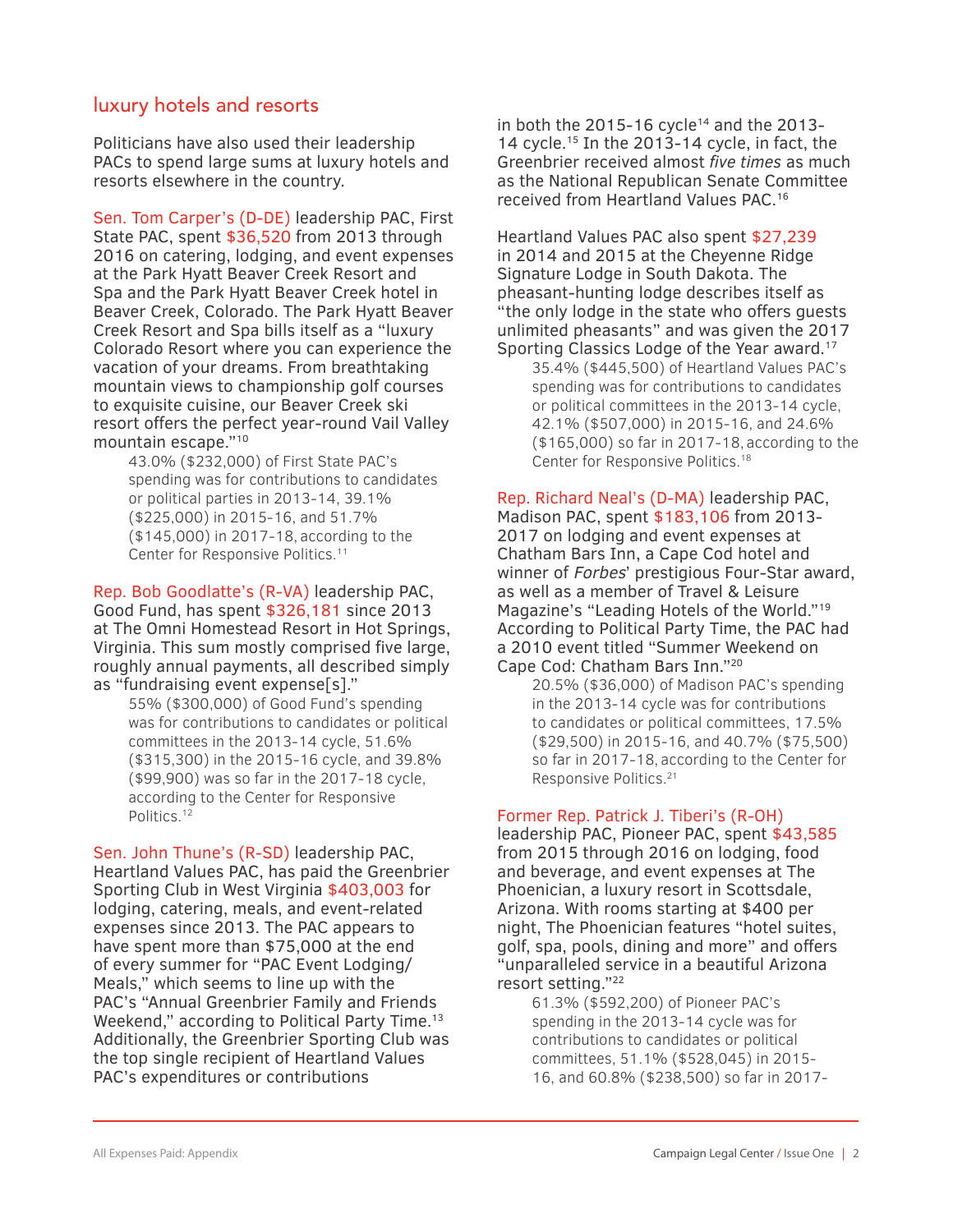18, according to the Center for Responsive Politics.23

Former Rep. Thomas Reynolds (R-NY) left Congress in 2009, but his leadership PAC, Together for Our Majority PAC (TOM PAC), has spent at least \$22,518 at the Inn at Spanish Bay, a coastal resort in Pebble Beach, California, since 2013. "Nestled among majestic Monterey pines — and fronted by a Scottish-style links golf course that touches some of the most breathtaking coastline in the world — The Inn at Spanish Bay is an idyllic retreat," boasts its website.<sup>24</sup>

41.6% (\$8,300) of TOM PAC's spending was for contributions to candidates or political committees in the 2013-14 cycle, 31.6% (\$12,500) in 2015-16, and 48.3% (\$17,750) so far in 2017-18, according to the Center for Responsive Politics.25

Former Rep. John Barrow (D-GA) left office in 2015, but his leadership PAC, DAWG PAC (Democrats Against Waste in Government), spent \$34,036 in a single payment on October 21, 2014, for "Generic Fundraising Event Expenses" at the Sea Island resort on the Georgia coast. The resort's website boasts that it's "the only resort in the world to receive four Forbes Five-Stars nine years in a row."26

57.2% (\$124,600) of DAWG PAC's spending was for contributions to candidates or political committees in the 2013-14 cycle, 27.8% (\$6,300) in 2015-16, and 96.9% (\$23,800) so far in 2017-18, according to the Center for Responsive Politics.27

### international travel

A number of politicians have used their leadership PACs to pay thousands of dollars to vendors outside the United States. PACs must report the addresses of the vendors they pay, but they often report international expenditures with "YY," "ZZ," or nothing in the "state" field. That is how the examples in this section were identified.

Sen. Rand Paul's (R-KY) leadership PAC, Reinventing a New Direction (RAND PAC), spent \$11,043 at restaurants in Italy and Malta in 2017 and an additional \$20,501

in 2017 on expenses coded as "travel" paid to vendors based outside the United States, including to British Airways. These 2017 expenditures included \$4,492 to the Rome Shuttle Limousine in Rome, Italy, in August 2017, and \$1,904 to the St. George Lycabettus Hotel in Athens in August and September of 2017.<sup>28</sup> This 5-star hotel advertises "breathtaking panoramic views over Athens to the Acropolis and the Saronic Gulf beyond" and boasts that it was awarded "Best Rooftop View Hotel" at the World Luxury Hotel Awards in 2017.29

2017 was not the first year RAND PAC spent funds overseas. In January 2013, RAND PAC also spent \$1,597 at the Alrov Mamilla Hotel in Jerusalem.

And, in the fall of 2014, RAND PAC also made the following expenditures in Guatemala, likely associated with Paul's trip to perform pro bono eye surgeries:<sup>30</sup>

- \$310 to St. Domingo Taxi;
- \$1,244 at Hotel Casa Santo Domingo;
- \$789 at Hotel Clarion Suites; and
- \$1,903 at Inversiones Hasa, which is accompanied by neither a street address nor a stated purpose on the PAC's FEC filing.

In the 2013-14 cycle, 6.6% (\$237,100) of RAND PAC's spending was for contributions to candidates or political committees; in the 2015-16 cycle, it was 5.6% (\$64,600); in the 2017-18 cycle so far, it is 15.6% (\$125,500), according to the Center for Responsive Politics.31

#### Former Rep. William Delahunt (D-MA) left

office in 2011,<sup>32</sup> but his leadership PAC (Campaign for Change) spent \$2,418 on food, transportation, parking, and lodging at the Hotel Tamanaco Caracas in Venezuela in April and May of 2014. Campaign for Change filed a termination report in July 2015.<sup>33</sup> Delahunt worked on U.S.-Venezuela relations as a congressman,34 and he has traveled at other times to Venezuela since leaving office, such as when he attended Hugo Chavez's funeral in the spring of 2013.35

30.6% of Campaign for Change's spending was for contributions to candidates or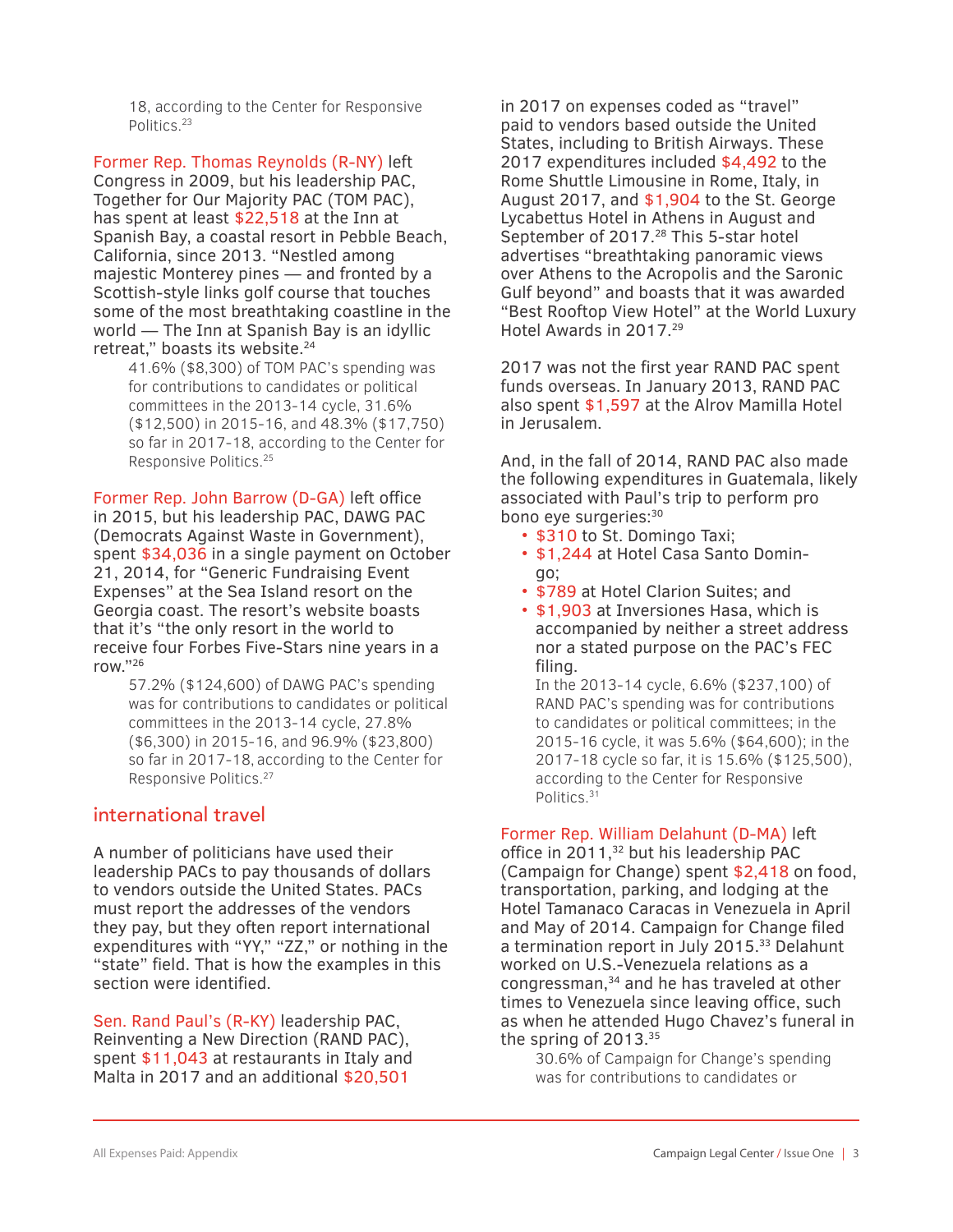political committees in the 2013-14 cycle (\$192,149), and 15.1% (\$12,500) in the 2015-16 cycle, according to the Center for Responsive Politics,<sup>36</sup> before terminating its FEC registration in July 2015.

### Disney getaways

The average Disney vacation costs a family around  $$6,360<sup>37</sup>$  but politicians get to experience the happiest place on earth for free — or more specifically, on their leadership PAC donor's dime. Five-star hotels, upscale dining, NASCAR driving, and deluxe bowling are some of the ways in which politicians use leadership PAC funds to subsidize events that often look an awful lot like vacations.

All together, leadership PACs have spent at least \$469,000 on Walt Disney hotels, theme parks, restaurants, entertainment activities, and more since 2013. Examples of particular expenditures are listed below.

Rep. Sean P. Duffy's (R-WI) leadership PAC, Ax PAC, has spent \$54,683 since 2014 for travel, event venue rentals, and catering through Disney Resort and Disney's Grand Floridian Resort & Spa, including \$4,956 in 2014 for event venue and catering at 1900 Park Fare, a breakfast and dinner buffet hosted by various Disney characters.<sup>38</sup> As recently as February and March 2018, Ax PAC made three expenditures totaling \$6,818 — all reported as simply "travel" expenditures — to Disney Resort.

56.8% (\$54,700) of Ax PAC's spending in the 2013-14 cycle was for contributions to candidates or political committees, 36.0% (\$64,000) in 2015-16, and 39.9% (\$93,000) so far in 2017-18, according to the Center for Responsive Politics.39

Rep. Debbie Wasserman Schultz's (D-FL)

leadership PAC, Democrats Win Seats (DWS PAC), spent \$16,991 in 2013 for fundraising events, rooms, and catering at the Walt Disney World Swan Hotel.<sup>40</sup>

47.4% (\$1.1 million) of DWS PAC's spending was for contributions to candidates or political committees in the 2013-14 cycle, 30.1% (\$353,000) in 2015-16, and 3.9% (\$11,000) so far in 2017-18, according to the Center for Responsive Politics.41

Rep. Ileana Ros-Lehtinen's (R-FL) leadership PAC, IRL PAC, spent \$3,983 in 2017 for meals, lodging, and park tickets at Walt Disney World Dolphin Hotel,<sup>42</sup> Disney's Boardwalk Inn, and the restaurant Chef Art Smith's Homecomin' in Disney Springs.

55.6% (\$38,000) of IRL PAC's 2013-14 spending was for contributions to candidates or political committees, 67.9% (\$65,500) in 2015-16, and 42.3% (\$31,200) so far in the 2017-18 cycle, according to the Center for Responsive Politics.43

Former Sen. David Vitter's (R-LA) leadership PAC, Louisiana Reform PAC, spent \$35,431 in 2013 and 2014 at various Disney locations, including Walt Disney World, the Walt Disney World Swan Hotel, Restaurant Marrakesh in Walt Disney World, Disney's Richard Petty Driving Experience (an "authentic NASCAR entertainment," it advertises<sup>44</sup>), and the Four Seasons Resort Orlando at Walt Disney Resort. According to Political Party Time, Louisiana Reform PAC has held an "Annual Vitter Disney Weekend."45 In 2014, for the "4th Annual Vitter Disney Weekend", the activities included Disney's Hoop-Dee-Doop BBQ and Musical Revue, a private breakfast with "your favorite Disney characters," and a day of golf with Sen. Vitter.

In 2013, potentially in connection with the 3rd Annual Vitter Disney Weekend, fundraising entertainment costing \$1,828 was spent at the former Richard Petty Driving Experience, a speedway for driving NASCAR cars as well as taking part in the "exotic-car experience," driving Ferraris, Lamborghinis, and Porsches.46

The day after the 4th Annual Weekend, in November 2014, the PAC spent \$464 on food from Restaurant Marrakesh, a Moroccan food buffet decorated as a sultan's palace that offers live belly dancing and music.<sup>47</sup> 26.3% (\$55,400) of Louisiana Reform PAC's spending in the 2013-14 cycle was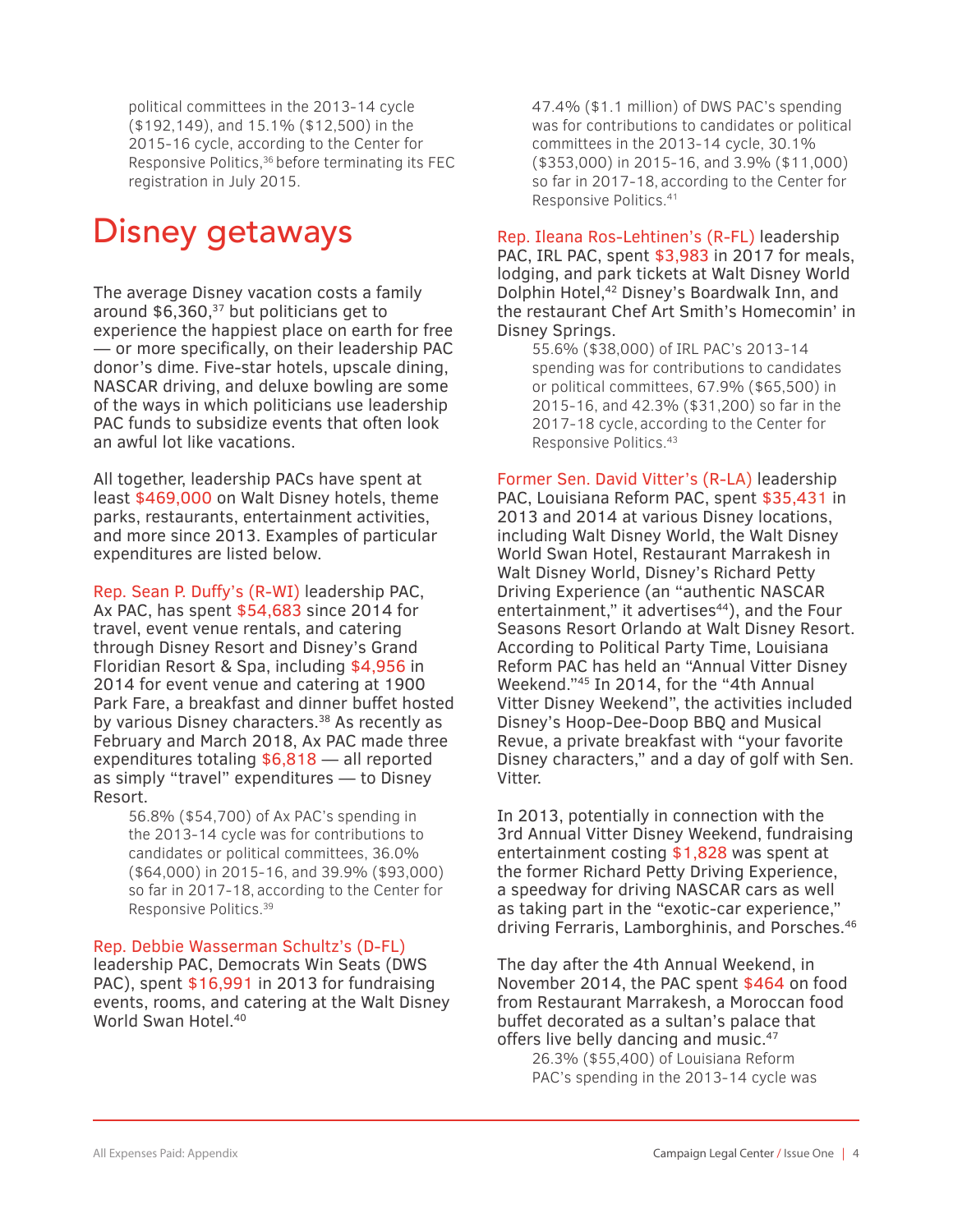for contributions to candidates or political committees, 17.4% (\$23,500) in 2015-16, and 0% so far in 2017-18, according to the Center for Responsive Politics.48 The PAC has not filed a termination report with the FEC.<sup>49</sup>

Sen. Bill Nelson's (D-FL) leadership PAC, Moving America Forward PAC, spent \$23,497 from 2015 through 2017 on expenses described as fundraising, catering, and site reservation through Walt Disney World. (It also spent \$15,095 in 2016 and 2018 at Universal Orlando Resort in Florida; in January 2018, the PAC paid Universal Orlando Resort \$10,016 for a "fundraising event.")

58.5% (\$228,000) of Moving America Forward PAC's spending was for contributions to candidates or political committees in the 2013-14 cycle, 49.0% (\$213,500) in the 2015-16 cycle, and 43.8% (\$158,000) in the 2017-18 cycle so far, according to the Center for Responsive Politics.<sup>50</sup>

Sen. John Kennedy's (R-LA) leadership PAC, Pelican PAC, spent \$14,346 in the summer of 2017 on fundraising catering and room rental through Disney Destinations.

10.3% (\$5,000) of Pelican PAC's spending in the 2017-18 cycle so far has been for contributions to other candidates or committees, according to the Center for Responsive Politics. 51 The PAC did not register with the FEC until March 2017.<sup>52</sup>

Sen. Roy Blunt's (R-MO) leadership PAC, Rely on Your Beliefs Fund, has spent \$117,083 since 2013 on primarily event catering, lodging, travel, and facility rentals at Disney's Yacht Club Resort in Florida, "a grand New England-style yacht club at this lakeside hotel."53 According to Political Party Time, the leadership PAC hosted a "Family Retreat to Disney's Beach Club Resort" there in 2013.<sup>54</sup>

43.2% (\$559,300) of Rely on Your Beliefs Fund's spending was for contributions to candidates or political committees in the 2013-14 cycle, 63.1% (\$552,500) in 2015- 16, and 21.7% (\$160,000) so far in 2017- 18, according to the Center for Responsive Politics.<sup>55</sup>

### golf and country clubs

Overall, current and former members of Congress have used their leadership PACs to spend at least \$871,000 explicitly on golfrelated activities. Many politicians use their leadership PACs to return to the same clubs year after year to hit the links, and some use them to pay country club dues.

Pebble Beach, on the Northern California coast, is one popular golf destination for leadership PACs' golfing activities. For example, Rep. Hal Rogers' (R-KY) leadership PAC, Help America's Leaders PAC (HALPAC), has paid \$70,317 to the Pebble Beach Company, which manages Pebble Beach Resorts, including the golf courses, hotels, and restaurants.

46.0% (\$232,500) of HALPAC's spending was for contributions to candidates or political committees in the 2013-14 cycle, 38.1% (\$239,500) in 2015-16, and 29.0% (\$71,500) so far in 2017-18, according to the Center for Responsive Politics.<sup>56</sup>

*60 Minutes*' leadership PAC exposé from October 2013 highlighted that Sen. Saxby Chambliss' (R-GA) leadership PAC, Republican Majority Fund, had spent \$100,000 at golf clubs.57 Our review of Republican Majority Fund's reports shows the PAC continued spending tens of thousands of dollars more at golf clubs after the piece aired. For example, the PAC spent \$9,193 for "PAC Event/Golf/ Banquet/Lodging/Trav" on March 5, 2014, at Pebble Beach, and also spent another \$9,083 at other golf clubs in late 2013 and early 2014.

54.8% (\$265,500) of Republican Majority Fund's spending in 2013-14 was for contributions to candidates or political committees, but that percentage has steeply declined since then: in 2015-16, it was only 29.2% (\$116,500), and 25.3% (\$102,000) so far in 2017-18, according to the Center for Responsive Politics.<sup>58</sup> More than three years after Chambliss left office, Republican Majority Fund still has not yet filed a termination report with the FEC.<sup>59</sup>

Some politicians return to the same country club year after year on their leadership PAC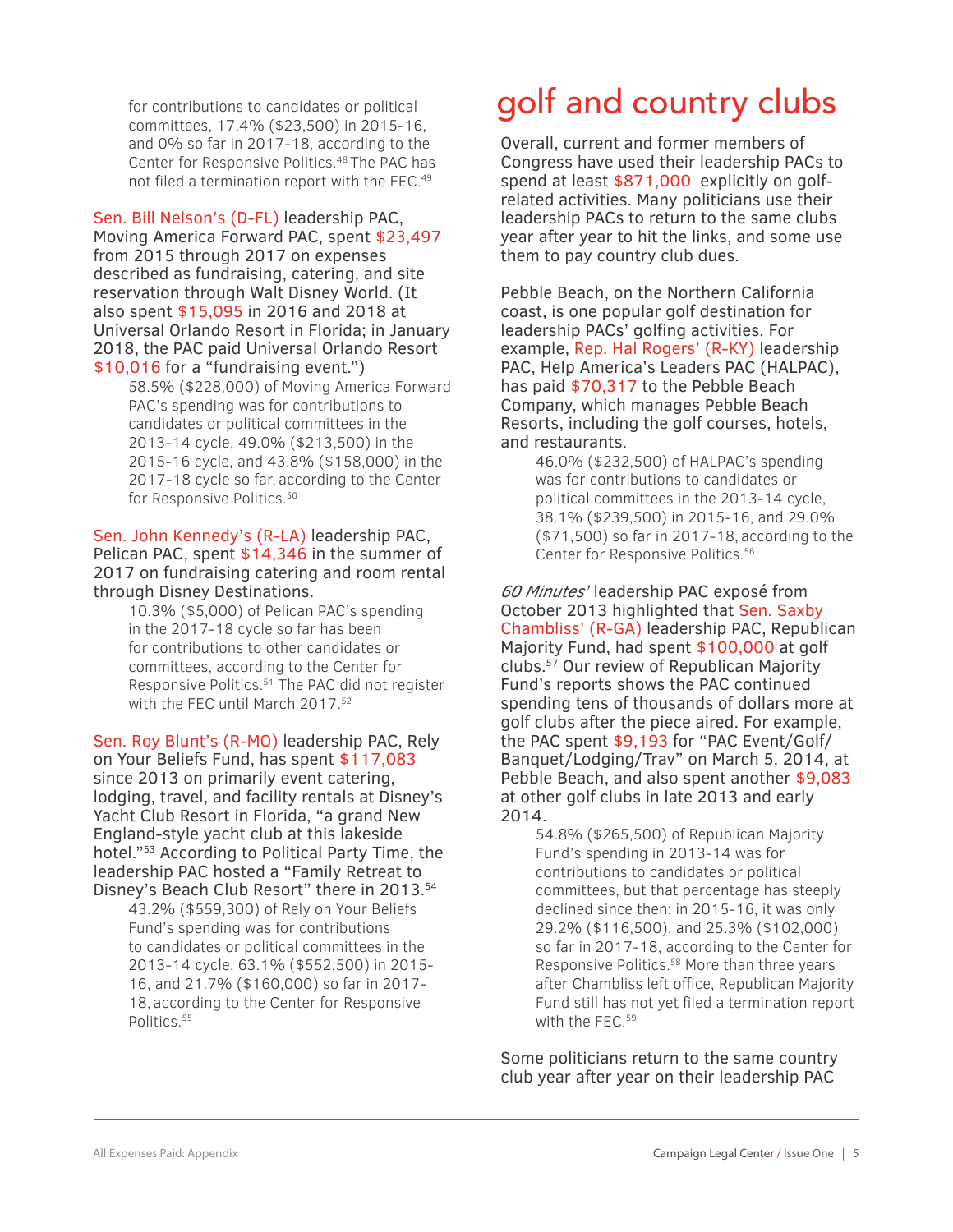dime for regular golf events. For example, in the summers of 2014, 2015, and 2016, former Sen. Barbara Mikulski's (D-MD) leadership PAC, Building a Majority PAC (BAMPAC), spent a total of \$31,073 on three "golf tournament[s]" at the Whiskey Creek Golf Club in Maryland.<sup>60</sup>

In the past, Mikulski has held annual golf tournament fundraisers at the Whiskey Creek Golf Club; for example, Political Party Time acquired an invitation for a Whiskey Creek Golf Club fundraiser benefiting Mikulski for Senate in 2013.

44.1% (\$140,000) of BAMPAC's spending was for contributions to candidates or political committees in the 2013-14 cycle, 23.8% (\$70,000) in the 2015-16 cycle, and 8.4% (\$2,000) in the 2017-18 cycle, according to the Center for Responsive Politics.<sup>61</sup> BAMPAC filed a termination report with the FEC in May 2017.62

Since 2013, Sen. Johnny Isakson's (R-GA) leadership PAC, 21st Century Majority Fund, has spent \$252,740 on 13 golfing events at the Bandon Dunes Golf Resort on the Oregon coast; \$81,075 on four golfing events at the Atlanta Country Club in Georgia; and \$58,735 on four golfing events at East Lake Golf Club in Atlanta, Georgia.

49.1% (\$394,800) of 21st Century Majority Fund's spending in the 2013-14 cycle was for contributions to candidates or political committees, 48.3% (\$356,300) in 2015- 16, and 18.9% (\$105,000) so far in 2017- 18, according to the Center for Responsive Politics.<sup>63</sup>

Rep. Pete Sessions' (R-TX) leadership PAC, People for Enterprise Trade and Economic Growth (PETE PAC), spent \$21,240 on "membership for P. Sessions" at the Caves Valley Golf Club in January 2017. Caves Valley reportedly charges \$20,000 in annual membership dues.64 In January 2018, PETE PAC paid Caves Valley Golf Club \$19,956, but described the purpose of the payment as "golf event for PAC fundraising event, not for individual candidate," rather than for membership dues.

44.8% (\$303,000) of PETE PAC's spending was for contributions to candidates or political committees in the 2013-14 cycle, 49.8% (\$214,100) in 2015-16, and 30.3% (\$83,000) so far in the 2017-18 cycle, according to the Center for Responsive Politics.<sup>65</sup>

### sporting event tickets

Politicians often use leadership PACs to pay for tickets to sporting events, theater shows, music awards ceremonies, and other activities. While it is difficult to ascertain who attends each event and the exact dates the underlying events took place, FEC data allow a glimpse into the activities that officeholders and candidates are engaging in on leadership PAC campaign funds.

The information in this section was found by searching for the term "ticket" in our FEC records. The amounts listed are only for the price of the tickets purchased, unless otherwise noted. This means that the amount spent for catering, concessions, travel, and lodging relating to the event is not included. The dates listed correspond to the time in which the event tickets were purchased, not when the event took place. Some sports arenas host concerts as well as their sporting events, but they are listed as sporting events due to the inability to know exactly what the tickets were for. Noteworthy tickets are listed in this section, but it is not a comprehensive list of all tickets purchased by leadership PACs.

If possible, event ticket purchases were crossreferenced with Political Party Time, a website that chronicles political fundraising events.

### baseball

Sen. Sherrod Brown's (D-OH) leadership PAC, America Works PAC, has purchased \$55,765 worth of tickets from the Cleveland Indians Baseball Company since 2013.

53.6% (\$382,000) of America Works PAC's spending in the 2013-14 cycle was for contributions to candidates or political committees, 57.9% (\$651,500) in 2015- 16, and 57.9% (\$307,500) in 2017-18 so far, according to the Center for Responsive Politics.<sup>66</sup>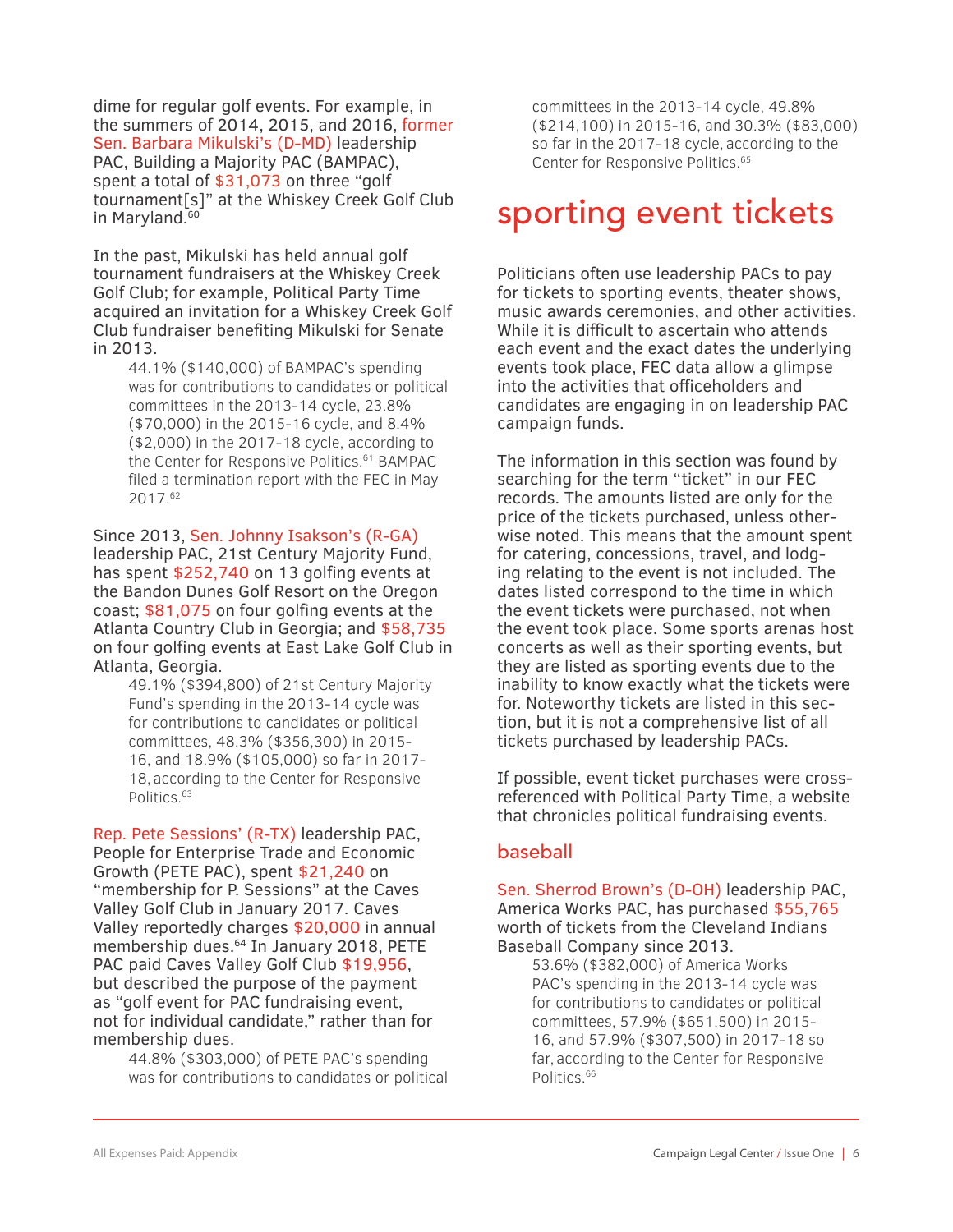Sen. John Thune's (R-SD) leadership PAC, Heartland Values PAC, spent \$1,006 in June 2017 on tickets to a LA Dodgers game. The previous month, the PAC had bought \$215 worth of "Baseball Jerseys" from the Dodgers. Thune is a longtime Dodgers fan.<sup>67</sup>

As noted above, 35.4% (\$445,500) of Heartland Values PAC's spending was for contributions to candidates or political committees in the 2013-14 cycle, 42.1% (\$507,000) in 2015-16, and 24.6% (\$165,000) so far in 2017-18, according to the Center for Responsive Politics.<sup>68</sup>

### basketball

Heartland Values PAC also spent \$10,585

in 2017 on tickets to the Sioux Falls Arena in South Dakota. The arena is home to the Augustana University Vikings men's and women's basketball games.<sup>69</sup> In March of 2018, Heartland Values PAC paid off a credit card bill that included a \$4,000 payment for "PAC Event Tickets" to the Denny Sanford Premier Center, an indoor arena in Sioux Falls, South Dakota. This payment may have been for tickets to the 2018 Summit League Basketball Championships, which were held at the Center March 3-6, 2018.70

As noted above, 35.4% (\$445,500) of Heartland Values PAC's spending was for contributions to candidates or political committees in the 2013-14 cycle, 42.1% (\$507,000) in 2015-16, and 24.6% (\$165,000) so far in 2017-18, according to the Center for Responsive Politics.<sup>71</sup>

Former Sen. Al Franken's (D-MN) leadership PAC, Midwest Values PAC, spent \$3,615 on tickets in November 2017 for an event at the TD Boston Garden, home of the NBA's Boston Celtics, the NHL's Boston Bruins, and various concerts.72

38.2% (\$277,600) of Midwest Values PAC's spending was for contributions to candidates or political committees in the 2013-14 cycle, 31.2% (\$852,000) in 2015-16, and 23.2% (\$347,000) so far in 2017-18, according to the Center for Responsive Politics.<sup>73</sup>

Rep. Devin Nunes' (R-CA) leadership PAC, NEW PAC, spent a total of \$14,638 on tickets to the TD Boston Garden over the course of three occasions in 2017.

As noted above, 58.1% (\$262,000) of New PAC's spending was for contributions to candidates or committees in the 2013- 14 cycle, 54.0% (\$263,500) in 2015-16, and 51.2% (\$143,500) so far in 2017-18, according to the Center for Responsive Politics.74

### football

#### Former Rep. Patrick J. Tiberi's (R-OH)

leadership PAC, Pioneer PAC, spent \$11,143 in early 2015 on tickets to the Mercedes-Benz Superdome, which may have been for the 2015 Sugar Bowl, played between the Ohio State Buckeyes and the Alabama Crimson Tide on January 1, 2015.75

As noted above, 61.3% (\$592,200) of Pioneer PAC's spending in the 2013-14 cycle was for contributions to candidates or political committees, 51.1% (\$528,045) in 2015- 16, and 60.8% (\$238,500) so far in 2017- 18, according to the Center for Responsive Politics.76

Rep. Mike Doyle's (D-PA) leadership PAC, the Keystone Fund, spent \$4,680 in January 2018 on tickets through Steelers Ticketing.

86.8% (\$97,500) of Keystone Fund's spending was for contributions to candidates or political committees in the 2013-14 cycle, 49.0% (\$64,200) in the 2015-16 cycle, and 35.2% (\$27,500) so far in the 2017-18 cycle, according to the Center for Responsive Politics.77

### horse races

Rep. Andy Barr's (R-KY) leadership PAC, Building America's Republican Representation, spent \$18,654 in December 2015 on tickets from Breeders' Cup Limited, host of the Breeders' Cup World Championships, a two-day horse race, $78$  which in 2015 was held in Keeneland Race Track in Lexington, Kentucky.79 *The Lexington Herald-Leader* reported in 2016: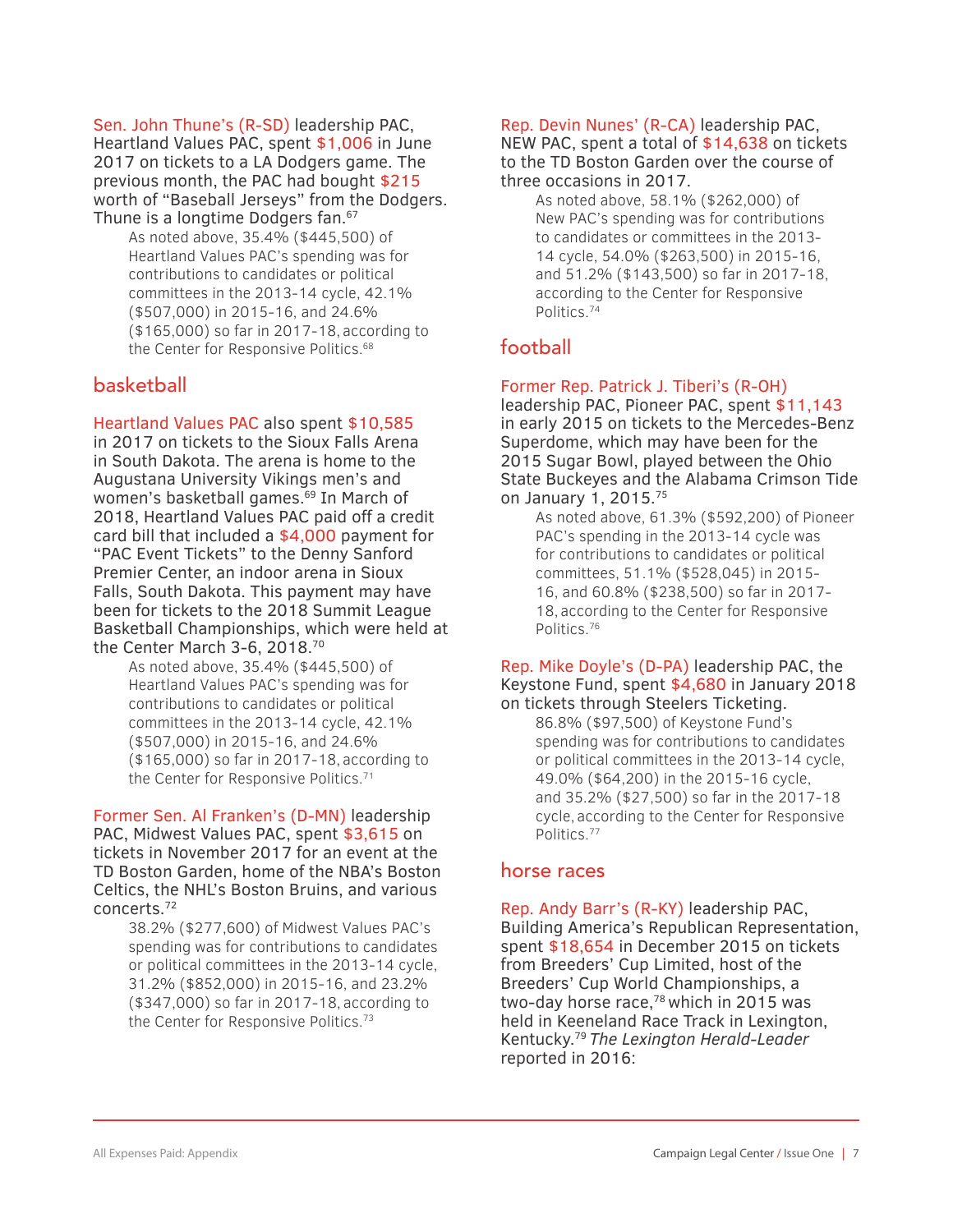*"Over the last year, U.S. Rep. Andy Barr, R-Lexington, [used leadership PAC funds to spend] nearly \$32,000 on tickets to the Kentucky Derby and Breeders' Cup, plus \$300 to hire handicapper Ellis Starr to provide betting tips for his racetrack guests. 'Nobody was even talking politics. It was just entertainment for everyone," Starr recently recalled.'*<sup>80</sup>

As noted above, 56.4% (\$102,500) of Building America's Republican Representation's spending was for contributions to candidates or political committees in the 2015-16 cycle, and 64.6% (\$101,500) so far in the 2017-18 cycle, according to the Center for Responsive Politics. 81 The PAC did not form until January 2015. 82

Rep. Hal Rogers' (R-KY) leadership PAC, Help America's Leaders PAC (HALPAC), spent \$86,616 from 2013 through 2016 on tickets to Churchill Downs, outside Rogers' district, a horse racing track in Louisville, Kentucky, most famous for hosting the Kentucky Derby.<sup>83</sup>

As mentioned above, 46.0% (\$232,500) of HALPAC's spending was for contributions to candidates or political committees in the 2013- 14 cycle, 38.1% (\$239,500) in 2015-16, and 29.0% (\$71,500) so far in 2017-18, according to the Center for Responsive Politics.<sup>84</sup>

### shows

### theater

Sen. Martin Heinrich's (D-NM) leadership PAC, Lobo PAC, spent \$7,236 from 2014-2016 on tickets to the Santa Fe Opera in New Mexico. The Santa Fe Opera hosted many different shows during this time period, including *Fidelio, The Nightingale, Don Giovanni,* and *Romeo et Juliette*. 85

62.2% (\$349,800) of Lobo PAC's spending in the 2013-14 cycle was for contributions to candidates or political committees, 57.3% (\$329,500) in the 2015-16 cycle, and 43.8% (\$169,050) so far in the 2017-18 cycle, according to the Center for Responsive Politics.86

#### Former Rep. Patrick J. Tiberi's (R-OH)

leadership PAC, Pioneer PAC, has spent at least \$64,000 on Broadway shows in New York City since 2013. These expenditures have comprised:

- A total of \$23,310 to Broadway Inbound, a company that sells group Broadway tickets.87
- \$6,318 in 2013 for *Kinky Boots* tickets (together with food and beverage payments) to the Al Hirschfeld Theatre in New York City.<sup>88</sup>
- \$5,036 in 2013 for tickets at the Shubert Theatre in New York City, likely to see *Matilda the Musical*. 89
- \$3,403 in 2014 for tickets to the New Amsterdam Theatre in New York City. The theatre has been hosting *Aladdin* since 2014.90
- \$3,964 in 2014 for tickets to the Walter Kerr Theatre in New York City. The theatre was showing *A Gentleman's Guide to Love and Murder* from November 2013 through January 2016.91
- \$8,190 in September 2014 for tickets to the Gerald Schoenfeld Theatre in New York City. The Gerald Schoenfeld Theatre was showing *It's Only a Play*, starring Matthew Broderick and Nathan Lane, from October 2014-January 2015.92 *The Audience*, starring Helen Mirren, played from March 2015 through June 2015.93
- \$822 in December 2014 at the Broadway Theater in New York City.
- \$3,249 in July 2015 for tickets to the Lunt-Fontanne Theatre in New York City. The theatre was showing *Finding Neverland* from April 2015 through August 2016.94
- \$8,867 in 2014 and 2015 for tickets to the Palace Theatre in New York City. The theatre was showing *An American in Paris* from April 2015 through October 2016.95
- \$593 in January 2016 at the Barrymore Theater in New York City.
- \$763 in March 2017 to Ticketmaster, at the same address as the Lyric Theater in New York City.

As noted above, 61.3% (\$592,200) of Pioneer PAC's overall spending in the 2013-14 cycle was for contributions to candidates or political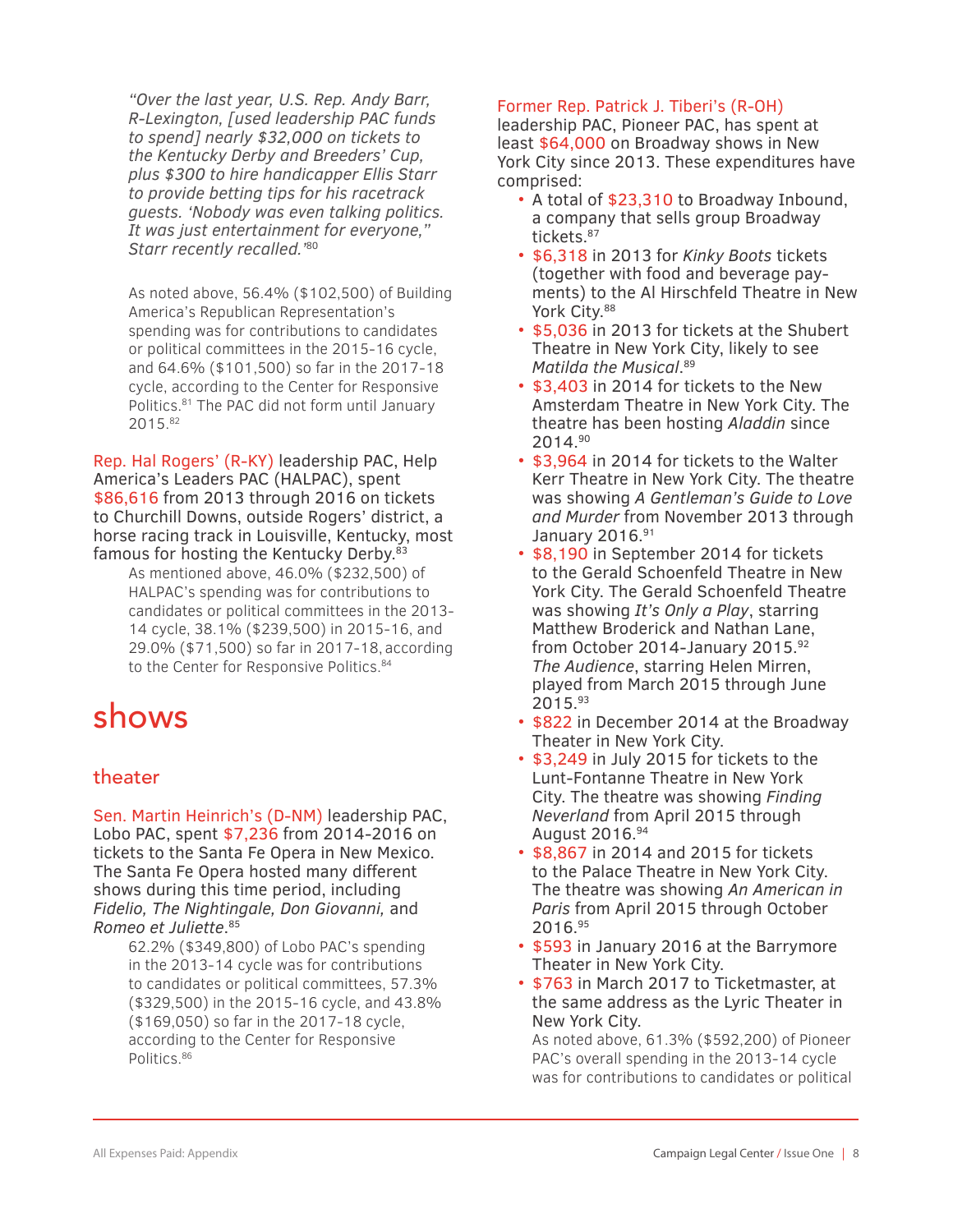committees, 51.1% (\$528,045) in 2015- 16, and 60.8% (\$238,500) so far in 2017- 18, according to the Center for Responsive Politics.96

Rep. Ed Royce's (R-CA) leadership PAC, Road to Freedom PAC, spent \$1,090 in December 2017 for tickets to the Lunt-Fontanne Theatre in New York City, \$2,280 in November 2014 at the Gerald Schoenfeld Theater in New York City, and \$700 in December 2015 on tickets to the Palace Theater in New York City.

44.7% (\$148,000) of Road to Freedom PAC's spending in the 2013-14 cycle was for contributions to candidates or political committees, 48.2% (\$212,000) in 2015- 16, and 33.0% (\$74,000) so far in 2017- 18, according to the Center for Responsive Politics.97

#### music

Sen. John Cornyn's (R-TX) leadership PAC, Alamo PAC, spent \$19,114 on May 3, 2017, on "event tickets" from iHeartRadio, which hosts an annual award ceremony and various concert events. According to Political Party Time, the PAC held a fundraiser titled "Country Music Festival Weekend in Support of Alamo PAC" on May 5-6, 2017, in Austin, Texas.98 iHeartRadio hosted the iHeartCountry Festival in Austin, Texas, on May 6, 2017.99 On March 27, 2018, Alamo PAC paid another \$18,590 for "event tickets" from iHeart Media.

52.4% (\$646,200) of Alamo PAC's spending was for contributions to candidates or political committees in the 2013-14 cycle, but only 38.4% (\$725,600) in the 2015-16 cycle, and 16.3% (\$110,000) so far in the 2017-18 cycle, according to the Center for Responsive Politics.100

Former Rep. Aaron Schock's (R-IL) leadership PAC, GOP Generation Y Fund, spent \$3,320 on April 10, 2013, on tickets from the Academy of Country Music, which hosts events such as their annual Academy of Country Music Awards, held in 2013 on April 7.101

As noted above, 70.3% (\$522,100) of GOP Generation Y Fund PAC's spending was for contributions to candidates or political committees in 2013-14, 3.0% (\$1,500) in 2015-16, and 0% in 2017-18 so far,

according to the Center for Responsive Politics.102

Former Sen. Harry Reid's (D-NV) leadership PAC, Searchlight Leadership Fund, spent \$4,897 in April 2014 on tickets from Planet Hollywood in Las Vegas. Planet Hollywood hosted the *Britney: Piece of Me* concert residency of Britney Spears from December 2013 through December 2017.<sup>103</sup>

63.9% (\$1.1 million) of Searchlight Leadership PAC's spending in the 2013-14 cycle was for contributions to candidates or political committees, 24.5% (\$299,500) in 2015- 16, and 38.7% (\$45,300) so far in 2017- 18, according to the Center for Responsive Politics.104

Rep. John B. Larson's (D-CT) leadership PAC, Synergy PAC, spent \$7,430 in October 2014 on tickets to the Infinity Hall Hartford, which hosts many different concerts.<sup>105</sup>

53.0% (\$225,000) of Synergy PAC's spending in the 2013-14 cycle was for contributions to candidates or political committees, 46.5% (\$138,500) in the 2015-16 cycle, and 27.4% (\$59,500) in the 2017-18 cycle, according to the Center for Responsive Politics.<sup>106</sup>

### wine, cigars, hunting, and more

Sen. Ron Wyden's (D-OR) leadership PAC, Holding Onto Oregon's Priorities, paid Grape Escape Winery Tour in Oregon \$1,973 in 2014 and 2015, including \$380 explicitly for a "wine tour" in August 2014.

78.7% (\$521,000) of Holding Onto Oregon's Priorities PAC's spending in the 2013-14 cycle was for contributions to candidates or political committees, 58.0% (\$406,500) in 2015- 16, and 56.5% (\$287,000) so far in 2017- 18, according to the Center for Responsive Politics.107

Sen. John Cornyn's (R-TX) leadership PAC, Alamo PAC, spent \$111 on a "hunting license" in April 2015, paid to the Virginia Department of Game and Inland Fishery.

As noted above, 52.4% (\$646,200) of Alamo PAC's spending was for contributions to candidates or political committees in the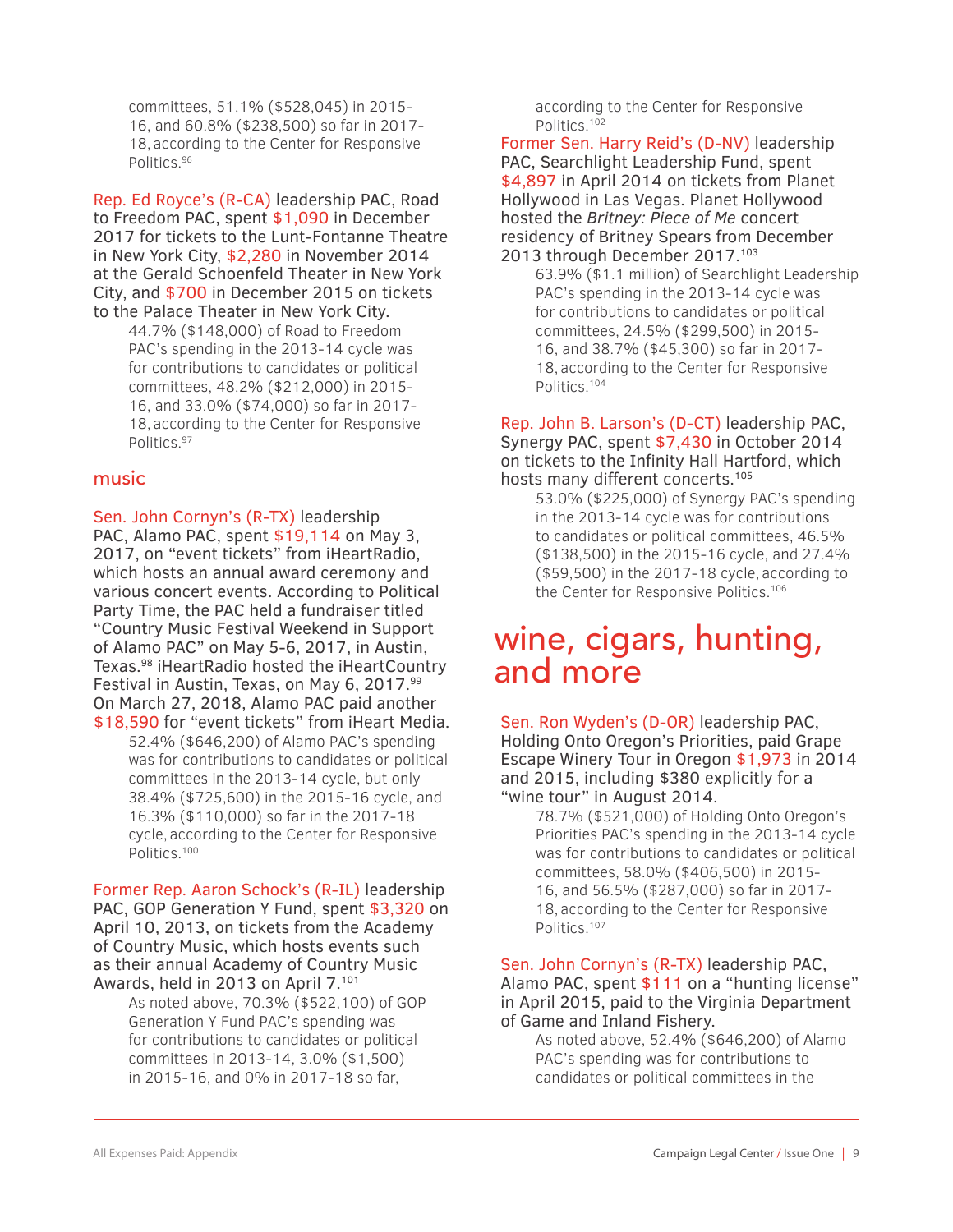2013-14 cycle, but only 38.4% (\$725,600) in the 2015-16 cycle, and 16.3% (\$110,000) so far in the 2017-18 cycle, according to the Center for Responsive Politics.108

House Majority Leader Kevin McCarthy's (R-CA) leadership PAC, Majority Committee PAC, paid \$734 in November 2017 for "books" to Israel Seminar in Tel Aviv, which describes itself as "a full service travel company dedicated to designing and directing luxury travel experiences throughout Israel."109

49.8% (\$1.3 million) of Majority Committee PAC spending in 2013-14 was for contributions to candidates or political committees, \$68.7% (\$2.3 million) in 2015-16, and 75.2% (\$1.9 million) in 2017-18 so far, according to the Center for Responsive Politics.<sup>110</sup>

#### Former Rep. Mary Bono Mack's (R-CA)

leadership PAC, Mary's PAC, spent \$10,000 in August 2013 on membership dues to CXIII Rex, a private cigar club in Alexandria, VA.111

10.3% (\$3,000) of Mary's PAC's contributions was for contributions to candidates or political committees in the 2013-14 cycle, and 0% in the 2015-16 cycle, according to the Center for Responsive Politics.<sup>112</sup> The PAC filed a termination report with the FEC in January 2015.113

#### Rep. Paul Cook's (R-CA) leadership PAC, Semper Fi, spent \$375 in March 2016 on membership dues to the NRA.

52.3% (\$21,200) of Semper Fi spending was for contributions to candidates or political committees in the 2013-14 cycle, 49.2% (\$35,600) in 2015-16, and 47.9% (\$20,500) so far in 2017-18, according to the Center for Responsive Politics.<sup>114</sup>

#### Sen. Rand Paul's (R-KY) leadership PAC, RAND PAC, spent \$337 on "apparel" at a Men's Warehouse in Omaha, Nebraska, in September 2014, and \$438 on "apparel" at the men's shoe store Allen Edmonds on Madison Avenue in New York City.<sup>115</sup> RAND PAC also spent \$201 at TJ Maxx on "travel luggage" in March 2015, spent \$1,575 total at BLT Prime, the restaurant in the Trump Hotel, in 2017, and spent \$407 total at the Trump Golf Club in Virginia in 2017.

As noted above, in the 2013-14 cycle, 6.6% (\$237,100) of RAND PAC's spending was for contributions to candidates or political committees; in the 2015-16 cycle, it was 5.6% (\$64,600); in the 2017-18 cycle so far, it was 15.6% (\$125,500), according to the Center for Responsive Politics.<sup>116</sup>

### family member payments

Former Rep. Ron Paul (R-KY) left office at the beginning of 2013, but from 2013 through 2015, his daughter Lori Pyeatt, also the PAC's treasurer, recieved \$48,186 in salary payments from his leadership PAC, Liberty PAC.

16.8% (\$41,500) of Liberty PAC's spending in the 2013-14 cycle was for contributions to candidates or political committees, and 0% in 2015-16, according to the Center for Responsive Politics.<sup>117</sup> The PAC filed a termination report with the FEC in January 2016.118

Rep. Hal Rogers' (R-KY) leadership PAC, Help America's Leaders PAC (HALPAC), paid Cynthia Rogers, Hal Rogers' wife, approximately monthly payments for "PAC event planning" and "PAC event planning services" that totaled \$22,000 in 2016.<sup>119</sup>

As noted above, 46.0% (\$232,500) of HALPAC's spending was for contributions to candidates or political committees in the 2013- 14 cycle, 38.1% (\$239,500) in 2015-16, and 29.0% (\$71,500) so far in 2017-18, according to the Center for Responsive Politics.<sup>120</sup>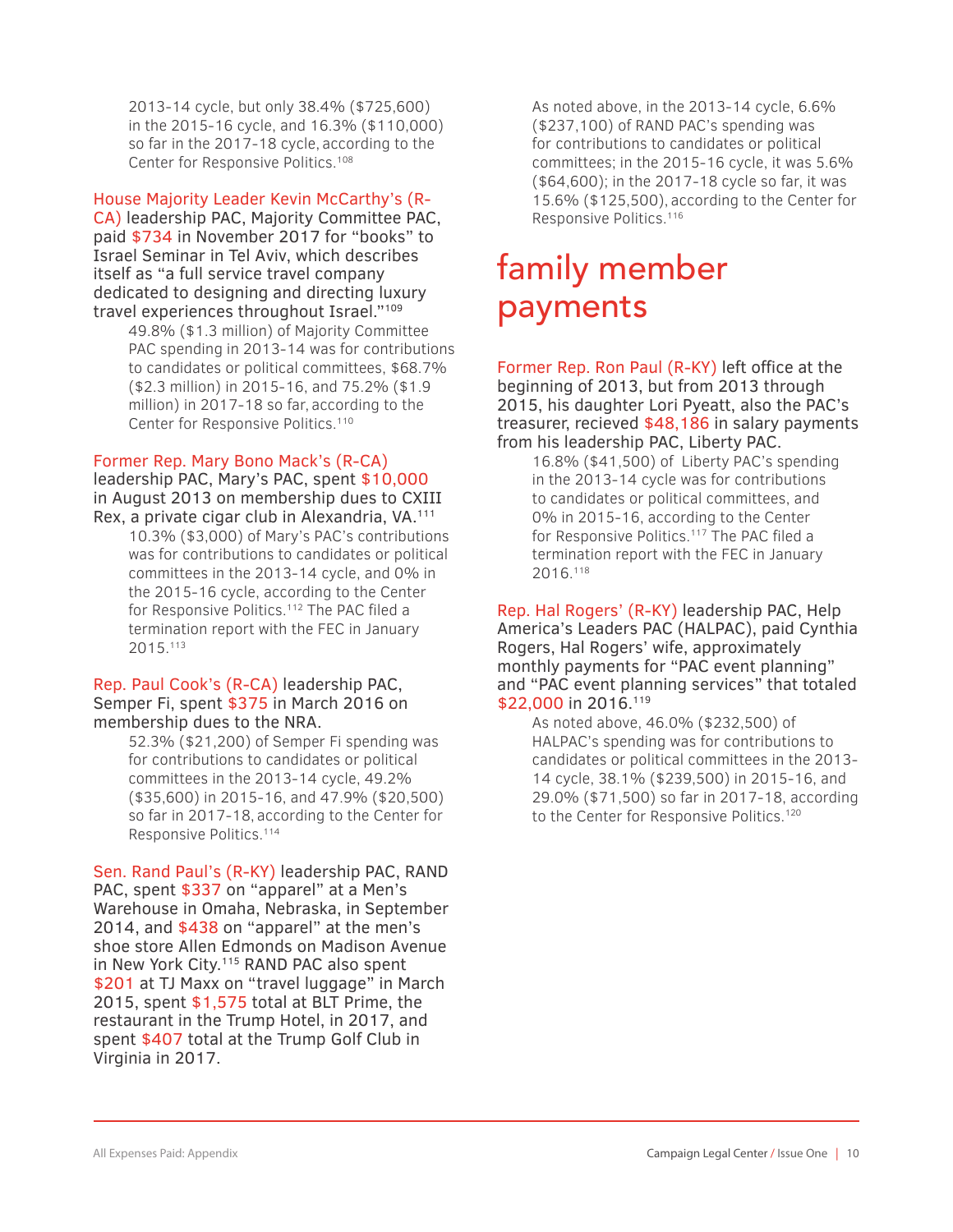### appendix endnotes

1 TAO LAS VEGAS, https://www.taolasvegas.com/restaurant/ (last visited Mar 1, 2018).

<sup>2</sup> *RJC Leadership Meeting*, NEVADA REPUBLICAN PARTY, http://nevadagop.org/event/rjc-leadership-meeting/ (last visited Mar 1, 2018).

3 OpenSecrets, *Ann PAC: Expenditures*, CENTER FOR RESPONSIVE POLITICS, https://www.opensecrets.org/pacs/ expenditures.php?cmte=C00531764&cycle=2014 (last visited June 13, 2018).

4 Aria Resort & Casino, About, FACEBOOK, https://www.facebook.com/pg/ARIA/about (last visited June 13, 2018). Meeks held a fundraiser at Aria in 2014. See Isabel Vincent & Melissa Klein, *Gregory Meeks travels the globe on taxpayers' dime: watchdog*, NEW YORK POST (Sept. 13, 2015), https://nypost.com/2015/09/13/gregory-meeks-travelsthe-globe-on-taxpayers-dime-watchdog/.

<sup>5</sup>*About Us*, MASTRO'S RESTAURANTS, https://www.mastrosrestaurants.com/Mastros-Company-Info/About-Mastros/ (last visited Mar 1, 2018).

6 OpenSecrets, *Build America PAC: Expenditures*, CENTER FOR RESPONSIVE POLITICS, https://www.opensecrets.org/ pacs/expenditures.php?cycle=2018&cmte=C00377143 (last visited June 13, 2018).

7 CHART HOUSE, http://www.chart-house.com/locations/las-vegas/ (last visited May 23, 2018).

8 DEL FRISCO'S, https://delfriscos.com/steakhouse/las-vegas/ (last visited May 23, 2018).

9 OpenSecrets, *NEW PAC: Expenditures*, CENTER FOR RESPONSIVE POLITICS, https://www.opensecrets.org/pacs/ expenditures.php?cmte=C00398750&cycle=2014 (last visited June 13, 2018).

<sup>10</sup> *Park Hyatt Beaver Creek Resort and Spa*, HYATT, https://beavercreek.park.hyatt.com/en/hotel/home.html (last visited Mar 1, 2018).

11 OpenSecrets, *First State PAC: Expenditures*, CENTER FOR RESPONSIVE POLITICS, https://www.opensecrets.org/pacs/ expenditures.php?cmte=C00363648&cycle=2014 (last visited June 13, 2018).

12 OpenSecrets, *Good Fund: Expenditures*, CENTER FOR RESPONSIVE POLITICS, https://www.opensecrets.org/pacs/ expenditures.php?cmte=C00409185&cycle=2014 (last visited June 13, 2018).

13 OpenSecrets, *3rd Annual Greenbrier Family and Friends Weekend*, POLITICAL PARTY TIME, http://politicalpartytime. org/party/34153/ (last visited Mar 1, 2018); *see also OpenSecrets, Annual Family and Friends Weekend*, POLITICAL PARTY TIME, http://politicalpartytime.org/party/42950/ (last visited Mar 6, 2018).

14 OpenSecrets, *Heartland Values PAC: Top Vendors/Recipients, 2016 Cycle*, CENTER FOR RESPONSIVE POLITICS, https:// www.opensecrets.org/pacs/expenditures.php?cmte=C00409003&cycle=2016 (last visited Feb. 27, 2018).

15 OpenSecrets, *Heartland Values PAC: Top Vendors/Recipients, 2014 Cycle*, CENTER FOR RESPONSIVE POLITICS, https:// www.opensecrets.org/pacs/expenditures.php?cmte=C00409003&cycle=2014 (last visited Feb. 27, 2018).  $16$  *Id.* 

<sup>17</sup> *Signature Lodge*, CHEYENNE RIDGE, https://www.cheyenneridge.com/signature-lodge.html (last visited Mar. 1, 2018). 18 OpenSecrets, *Heartland Values PAC: Expenditures*, CENTER FOR RESPONSIVE POLITICS, https://www.opensecrets.org/ pacs/expenditures.php?cmte=C00409003&cycle=2014(last visited June 13, 2018).

<sup>19</sup> About Us, CHATHAM BARS INN, http://www.chathambarsinn.com/the-experience/ (last visited Mar. 13, 2018).

<sup>20</sup> Summer Weekend on Cape Cod, POLITICAL PARTY TIME, http://politicalpartytime.org/party/19857/ (last visited Mar. 13, 2018).

21 OpenSecrets, *Madison PAC: Expenditures*, CENTER FOR RESPONSIVE POLITICS, https://www.opensecrets.org/pacs/ expenditures.php?cmte=C00426809&cycle=2014 (last visited June 13, 2018).

<sup>22</sup> THE PHOENICIAN, https://www.thephoenician.com/ (last visited Mar 1, 2018).

<sup>23</sup> According to CRP, Pioneer PAC also gave \$5,000 in "transfers to committees" in the 2015-16 cycle. OpenSecrets, *Pioneer PAC: Expenditures*, CENTER FOR RESPONSIVE POLITICS, https://www.opensecrets.org/pacs/expenditures. php?cmte=C00325357&cycle=2014 (last visited June 13, 2018).

<sup>24</sup> *The Inn at Spanish Bay*, PEBBLE BEACH, https://www.pebblebeach.com/accommodations/the-inn-at-spanish-bay/ (last visited Mar. 1, 2018).

25 OpenSecrets, *Together for Our Majority: Expenditures*, CENTER FOR RESPONSIVE POLITICS, https://www.opensecrets. org/pacs/expenditures.php?cmte=C00364174&cycle=2014 (last visited June 13, 2018).

<sup>26</sup> SEA ISLAND RESORT, https://www.seaisland.com/ (last visited Feb. 23, 2018).

27 OpenSecrets, *Democrats Against Waste in Govt PAC: Expenditures*, CENTER FOR RESPONSIVE POLITICS, https://www. opensecrets.org/pacs/expenditures.php?cmte=C00455360&cycle=2014 (last visited June 13, 2018).

<sup>28</sup> In Malta, Senator Paul reportedly met with the president of Malta, the prime minister, and other government officials. *See Global security highlighted in Malta talks with US Senator Rand Paul,* TVM (Aug. 22, 2017), https://www.tvm.com.mt/ en/news/global-security-highlighted-in-malta-talks-with-us-senator-rand-paul/ (last visited Feb. 22, 2018). In Greece,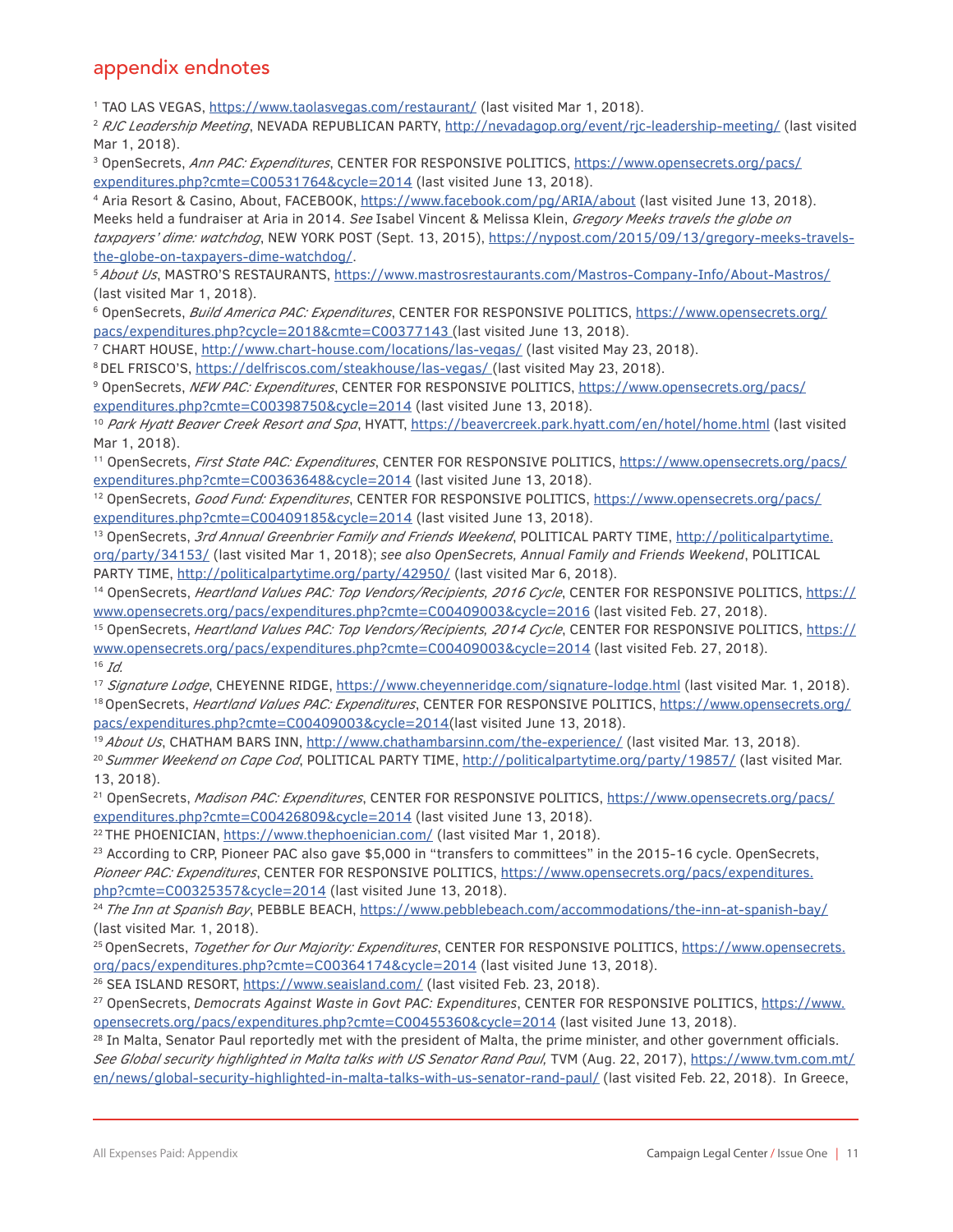according to The Greek Reporter, Paul gave a speech in Athens. *See* Theo Ioannou, *Senator Rand Paul in Favour of US Investments in Greece*, GREEK REPORTER (Aug. 26, 2017), http://greece.greekreporter.com/2017/08/26/senator-randpaul-in-favour-of-us-investments-in-greece/.

<sup>29</sup> Welcome to St George Lycabettus Lifestyle Hotel, ST. GEORGE LYCABBETTUS, https://www.sglycabettus.gr/ (last visited Feb. 22, 2018). According to a Facebook invitation, Senator Paul was scheduled to speak about the Foreign Account Tax Compliance Act at a dinner with Republicans Overseas Global on August 16, 2017, in Rome. Republican Overseas France, *Dinner with Senator Rand Paul, and RO Global on FATCA*, FACEBOOK, https://www.facebook.com/ events/832073440276361/.

<sup>30</sup> See Ed O'Keefe, *With an eye on 2016, Rand Paul takes his campaign-in-waiting to the operating roo*m, WASH. POST (Aug. 21, 2014), https://www.washingtonpost.com/politics/sen-rand-paul-makes-use-of-surgical-skills-in-guatemalanoperating-room/2014/08/21/76389066-2932-11e4-958c-268a320a60ce\_story.html?utm\_term=.b58b7b16382f.

31 According to CRP, in the 2015-16 cycle, RAND PAC also gave \$11,233 in "transfers to committees." OpenSecrets, *Reinventing a New Direction: Expenditures*, CENTER FOR RESPONSIVE POLITICS, https://www.opensecrets.org/pacs/ expenditures.php?cmte=C00493924&cycle=2014 (last visited June 13, 2018).

<sup>32</sup> *DELAHUNT, Bill (1941- )*, BIOGRAPHICAL DIRECTORY OF THE UNITED STATES CONGRESS, http://bioguide.congress. gov/scripts/biodisplay.pl?index=D000210 (last visited Feb. 21, 2018).

<sup>33</sup> Campaign for Change, Termination Report, FEC Form 3X, at 1 (filed July 29, 2015), http://docquery.fec.gov/pdf/792/2 01507299000442792/201507299000442792.pdf.

<sup>34</sup> *See, e.g.*, Bill Delahunt, *With Venezuela, the US needs more talks and less fighting*, BOSTON GLOBE (Sept. 6, 2016), https://www.bostonglobe.com/opinion/2016/09/06/with-venezuela-needs-more-talk-and-less-fighting/ xyJTAyxn0h6v3T5sFTeRNP/story.html.

35 Vivian Sequera & Jorge Rueda, *Fiery Funeral for Venezuela's Chavez*, ASSOCIATED PRESS (2013), http://www. apnewsarchive.com/2013/Fiery\_funeral\_for\_Venezuela%27s\_Chavez/id-7f96aa274b0a4891b5ccdc9d10a4f60c.

36 OpenSecrets, *Campaign for Change: Expenditures*, CENTER FOR RESPONSIVE POLITICS, https://www.opensecrets.org/ pacs/expenditures.php?cmte=C00441501&cycle=2014 (last visited June 13, 2018).

37 Brad Tuttle, *What It Really Costs to Go to Disney World,* TIME (2017), http://time.com/money/4749180/walt-disneyworld-tickets-prices-cost/ (last visited Feb 27, 2018).

38 *1900 Park Fare*, WALT DISNEY WORLD, https://disneyworld.disney.go.com/dining/grand-floridian-resort-andspa/1900-park-fare/ (last visited Feb 22, 2018).

39 OpenSecrets, *Ax PAC: Expenditures*, CENTER FOR RESPONSIVE POLITICS, https://www.opensecrets.org/pacs/ expenditures.php?cmte=C00506535&cycle=2014 (last visited June 13, 2018).

<sup>40</sup> *Walt Disney World Swan Hotel*, WALT DISNEY WORLD, https://disneyworld.disney.go.com/resorts/swan-hotel/ (last visited Feb. 22, 2018).

41 OpenSecrets, *Democrats Win Seats PAC: Expenditures*, CENTER FOR RESPONSIVE POLITICS, https://www.opensecrets. org/pacs/expenditures.php?cmte=C00425470&cycle=2014 (last visited June 13, 2018).

<sup>42</sup> *Walt Disney World Dolphin Hotel*, WALT DISNEY WORLD, https://disneyworld.disney.go.com/resorts/dolphin-hotel/ (last visited Feb 23, 2018).

43 OpenSecrets, *IRL PAC: Expenditures*, CENTER FOR RESPONSIVE POLITICS, https://www.opensecrets.org/pacs/ expenditures.php?cmte=C00402982&cycle=2014 (last visited June 13, 2018).

44 RICHARD PETTY DRIVING EXPERIENCE, https://www.drivepetty.com/ (last visited May 22, 2018).

45 OpenSecrets, *4th Annual Vitter Disney Weekend for Louisiana Reform PAC*, POLITICAL PARTY TIME, http:// politicalpartytime.org/party/37739/ (last visited Mar. 1, 2018).

46 Sandra Pedicini, *Richard Petty Driving Experience closing at Disney World*, ORLANDO SENTINEL (Feb. 11, 2015), http:// www.orlandosentinel.com/travel/attractions/the-daily-disney/os-disney-richard-petty-20150211-story.html (last visited Feb. 23, 2018).

<sup>47</sup> *Restaurant Marrakesh*, WALT DISNEY WORLD, https://disneyworld.disney.go.com/dining/epcot/restaurant-marrakesh/ (last visited Feb. 23, 2018).

48 OpenSecrets, *Louisiana Reform PAC: Expenditures*, CENTER FOR RESPONSIVE POLITICS, https://www.opensecrets.org/ pacs/expenditures.php?cmte=C00409631&cycle=2014 (last visited June 13, 2018).

49 Louisiana Reform PAC, *Committee Filings*, FEDERAL ELECTION COMMISSION, https://www.fec.gov/data/committee/ C00409631/?tab=filings (last visited June 13, 2018).

50 OpenSecrets, *Moving America Forward: Expenditures*, CENTER FOR RESPONSIVE POLITICS, https://www.opensecrets. org/pacs/expenditures.php?cmte=C00375451&cycle=2014 (last visited June 13, 2018).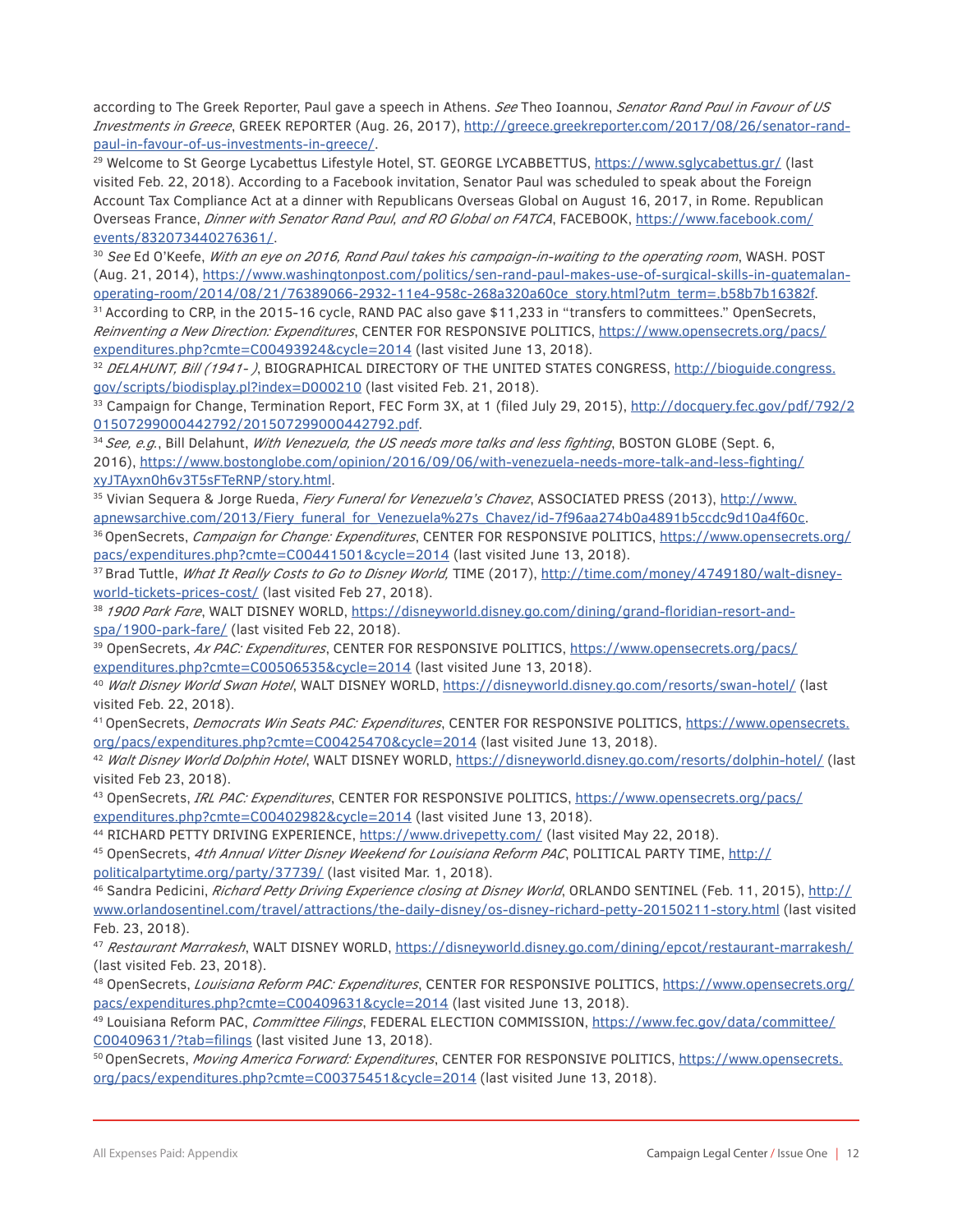51 OpenSecrets, *Pelican PAC: Expenditures*, CENTER FOR RESPONSIVE POLITICS, https://www.opensecrets.org/pacs/ expenditures.php?cmte=C00634774&cycle=2018 (last visited June 13, 2018).

<sup>52</sup> Pelican PAC, Statement of Organization, FEC Form 1, at 1 (filed March 9, 2017), http://docquery.fec.gov/pdf/890/201 703100300143890/201703100300143890.pdf.

<sup>53</sup> While the PAC's payments were reported as paid simply to "Disney Destinations," the payee address matches the address of Disney's Yacht Club Resort. *Disney's Yacht Club Resort*, WALT DISNEY WORLD RESORT, https://disneyworld. disney.go.com/resorts/yacht-club-resort/ (last visited Mar 1, 2018).

54 OpenSecrets, *Family Retreat to Disney's Beach Club Resort for Rely on Your Beliefs (ROYB) Fund*, POLITICAL PARTY TIME, http://politicalpartytime.org/party/33939/ (last visited Mar. 1, 2018).

55 OpenSecrets, *Rely on Your Beliefs: Expenditures*, CENTER FOR RESPONSIVE POLITICS, https://www.opensecrets.org/ pacs/expenditures.php?cmte=C00344648&cycle=2014 (last visited June 13, 2018).

56 OpenSecrets, *Helping America's Leaders: Expenditures*, CENTER FOR RESPONSIVE POLITICS, https://www.opensecrets. org/pacs/expenditures.php?cmte=C00376038&cycle=2014 (last visited June 13, 2018). After 2016, the FEC no longer classified HALPAC as a leadership PAC. Therefore, this sum only includes data from 2016 and earlier.

57 Steve Kroft, *Washington's Open Secret: Profitable PACs*, CBS NEWS (Oct. 21, 2013), https://www.cbsnews.com/news/ washingtons-open-secret-profitable-pacs/.

58 OpenSecrets, *Republican Majority Fund: Expenditures*, CENTER FOR RESPONSIVE POLITICS, https://www.opensecrets. org/pacs/expenditures.php?cmte=C00296640&cycle=2014 (last visited June 13, 2018).

59 Republican Majority Fund, *Committee Filings*, FEDERAL ELECTION COMMISSION, https://www.fec.gov/data/committee/ C00296640/?tab=filings (last visited June 13, 2018).

60 OpenSecrets, *Sen. Barbara Mikulski's 23rd Annual Golf Tournament*, POLITICAL PARTY TIME, http://politicalpartytime. org/party/34614/ (last visited June 13, 2018).

61 OpenSecrets, *Building a Majority PAC*, CENTER FOR RESPONSIVE POLITICS, https://www.opensecrets.org/pacs/ expenditures.php?cmte=C00412221&cycle=2014 (last visited June 13, 2018).

<sup>62</sup> Building a Majority PAC, Termination Report, FEC Form 3X, at 1 (filed May 5, 2017), http://docquery.fec.gov/pdf/384/2 01705059053505384/201705059053505384.pdf.

63 OpenSecrets, *21st Century Majority Fund*, CENTER FOR RESPONSIVE POLITICS, https://www.opensecrets.org/pacs/ expenditures.php?cmte=C00361956&cycle=2014 (last visited June 13, 2018).

<sup>64</sup> *See* Jeff Barker, Caves Valley Golf Club, *Exclusive as ever, survived changing corporate landscape*, BALTIMORE SUN (July 9, 2017), http://www.baltimoresun.com/news/maryland/baltimore-county/bs-bz-caves-valley-golf-club-20170708 story.html.

65 OpenSecrets, *PETE PAC: Expenditures*, CENTER FOR RESPONSIVE POLITICS, https://www.opensecrets.org/pacs/ expenditures.php?cmte=C00363770&cycle=2014 (last visited June 13, 2018).

66 OpenSecrets, *America Works: Expenditures*, CENTER FOR RESPONSIVE POLITICS, https://www.opensecrets.org/pacs/ expenditures.php?cmte=C00331694&cycle=2014 (last visited June 13, 2018).

<sup>67</sup> *See, e.g.*, Senator John Thune, *This fan's @Dodgers cred goes way back*, TWITTER (Oct. 24, 2017), https://twitter.com/ senjohnthune/status/922944003254956033?lang=en.

68 OpenSecrets, *Heartland Values PAC: Expenditures*, CENTER FOR RESPONSIVE POLITICS, https://www.opensecrets.org/ pacs/expenditures.php?cmte=C00409003&cycle=2014 (last visited June 13, 2018).

69 Arena Info, SIOUX FALLS ARENA, http://www.sfarena.com/arena-info/ (last visited Mar. 5, 2018).

<sup>70</sup> *See* 2018 Summit League Basketball Championships, THE SUMMIT LEAGUE, http://www.thesummitleague.org/ tournaments/mbkb/2017-18/bkb\_champ\_additional\_information (last visited May 22, 2018). The PAC appears to have dated all itemizations associated with its March 9, 2018, credit card payment also as March 9, 2018, so the original

transaction's precise date is uncertain.

71 OpenSecrets, *Heartland Values PAC: Expenditures*, CENTER FOR RESPONSIVE POLITICS, https://www.opensecrets.org/ pacs/expenditures.php?cmte=C00409003&cycle=2014 (last visited June 13, 2018).

72 TD GARDEN, https://www.tdgarden.com/ (last visited Mar. 1, 2018).

<sup>73</sup> According to CRP, Midwest Values PAC also made \$4,600 in "transfers to committees" in the 2015-16 cycle. OpenSecrets, *Midwest Values PAC: Expenditures*, CENTER FOR RESPONSIVE POLITICS, https://www.opensecrets.org/ pacs/expenditures.php?cmte=C00416131&cycle=2014 (last visited June 13, 2018).

74 OpenSecrets, *NEW PAC: Expenditures*, CENTER FOR RESPONSIVE POLITICS, https://www.opensecrets.org/pacs/ expenditures.php?cmte=C00398750&cycle=2014 (last visited June 13, 2018).

<sup>75</sup> 2015 Sugar Bowl, Wikipedia, https://en.wikipedia.org/wiki/2015\_Sugar\_Bowl (last visited Mar 7, 2018). According to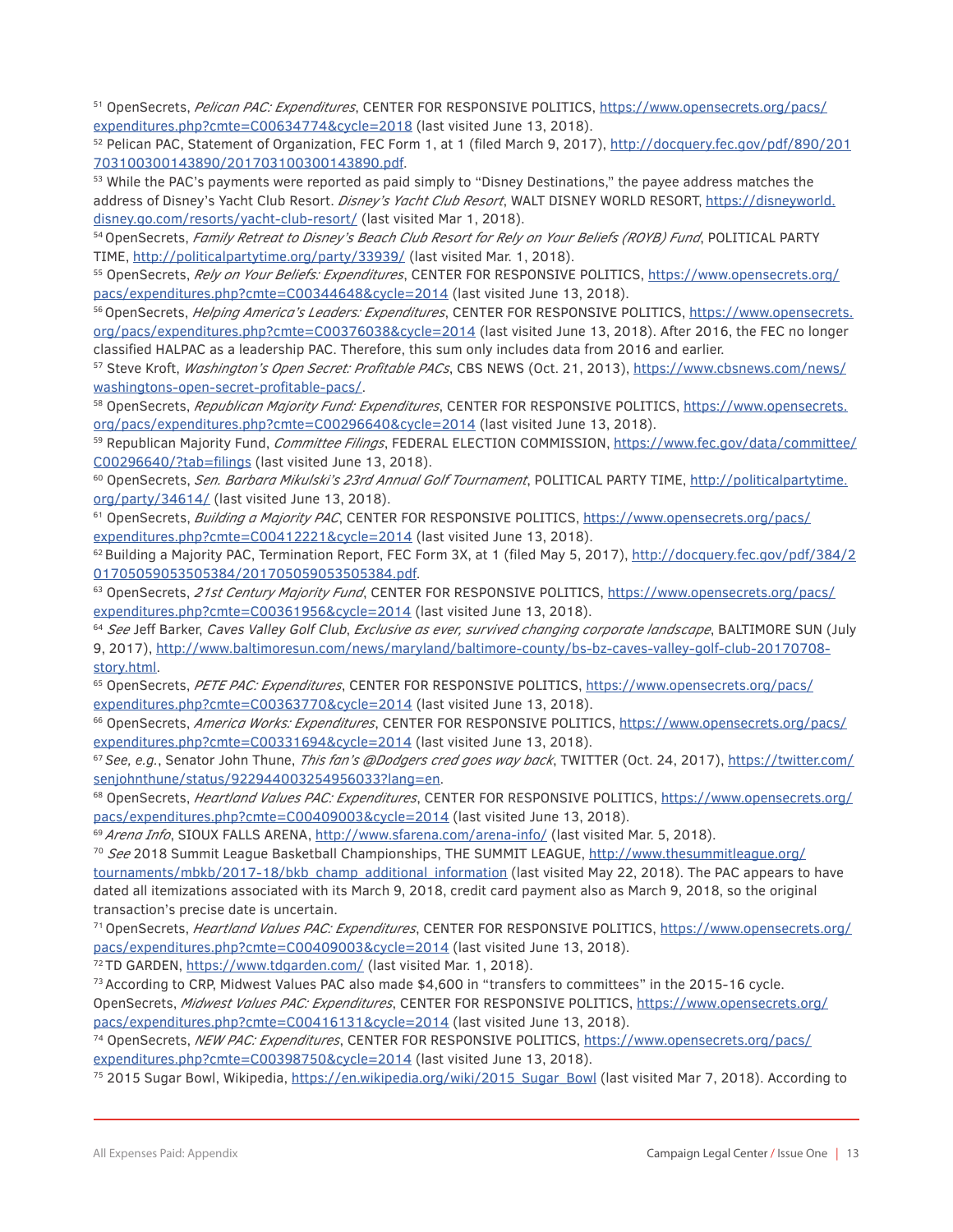the accompanying memos, two of the three ticket purchases were made through Bogart Associates. In a third purchase, the tickets were bought via a reimbursement to Tiberi himself, whose leadership PAC reimbursed him \$400 for Mercedes-Benz Superdome tickets on January 12, 2015.

76 OpenSecrets, *Pioneer PAC: Expenditures*, CENTER FOR RESPONSIVE POLITICS, https://www.opensecrets.org/pacs/ expenditures.php?cmte=C00325357&cycle=2014 (last visited June 13, 2018).

77 OpenSecrets, *Keystone Fund: Expenditures*, CENTER FOR RESPONSIVE POLITICS, https://www.opensecrets.org/pacs/ expenditures.php?cmte=C00381681&cycle=2014 (last visited June 13, 2018).

<sup>78</sup>*About*, BREEDERS' CUP, http://www.breederscup.com/about (last visited Mar. 1, 2018).

<sup>79</sup>*High Marks All Around for 32nd Breeders' Cup World Championships at Keeneland*, BREEDERS' CUP (2015), http://www. breederscup.com/article/high-marks-all-around-32nd-breeders-cup-world-championships-keeneland (last visited Mar 7, 2018).

80 John Cheves, *How Kentucky's congressmen let others pay for their 'political lifestyle'*, LEXINGTON HERALD-LEADER (May 27, 2016), http://www.kentucky.com/news/politics-government/article80323287.html (last updated May 31, 2016).

81 OpenSecrets, *Building America's Republican Representation: Expenditures*, CENTER FOR RESPONSIVE POLITICS,

https://www.opensecrets.org/pacs/expenditures.php?cmte=C00572271&cycle=2016 (last visited June 13, 2018).

82 Building America's Republican Representation PAC, Statement of Organization, FEC Form 1, at 1 (filed Jan. 30, 2015), http://docquery.fec.gov/pdf/677/15031391677/15031391677.pdf.

83 *About Churchill Downs*, CHURCHILL DOWNS, https://www.churchilldowns.com/about/churchill-downs/ (last visited Mar 1, 2018).

84 OpenSecrets, *Helping America's Leaders: Expenditures*, CENTER FOR RESPONSIVE POLITICS, https://www.opensecrets. org/pacs/expenditures.php?cmte=C00376038&cycle=2014 (last visited June 13, 2018).

<sup>85</sup> *Repertory & Archives*, SANTA FE OPERA, https://www.santafeopera.org/about-us/overview/repertory-and-archives (last visited Mar. 5, 2018).

86 OpenSecrets, *Lobo PAC: Expenditures*, CENTER FOR RESPONSIVE POLITICS, https://www.opensecrets.org/pacs/ expenditures.php?cmte=C00497073&cycle=2014 (last visited June 13, 2018).

87 *About Us*, BROADWAY INBOUND, https://www.broadwayinbound.com/ (last visited Mar. 5, 2018).

88 This sum stems from two purchases in 2013: \$2,499, reported as an expenditure to the Al Hirschfield Theatre, and \$3,819, reported as an expenditure to "Kinky Boots" at the street address of the Al Hirschfield Theatre.

89 This sum comprises payments notated as purchases from "Matilda the Musical" and from "Shubert Group Sales"; the Shubert Theatre was showing that musical when the tickets were bought. *Past Productions*, THE SHUBERT ORGANIZATION, http://shubert.nyc/theatres/shubert/ (last visited Mar. 5, 2018).

90 *History*, NEW AMSTERDAM THEATRE, http://newamsterdamtheatre.com/history.html (last visited Mar. 5, 2018).

<sup>91</sup> *A Gentleman's Guide to Love & Murder*, BROADWAY, https://www.broadway.com/shows/gentlemans-guide-lovemurder/ (last visited Mar. 5, 2018).

92 It's Only a Play, INTERNET BROADWAY DATABASE, https://www.ibdb.com/broadway-production/its-only-aplay-497345 (last visited Mar. 5, 2018).

<sup>93</sup> *The Audience*, INTERNET BROADWAY DATABASE, https://www.ibdb.com/broadway-production/the-audience-497830 (last visited Mar. 5, 2018).

<sup>94</sup> *Finding Neverland*, INTERNET BROADWAY DATABASE, https://www.ibdb.com/broadway-production/findingneverland-498337 (last visited Mar. 5, 2018).

<sup>95</sup> *An American in Paris*, BROADWAY, https://www.broadway.com/shows/american-paris/ (last visited Mar 5, 2018).

96 OpenSecrets, *Pioneer PAC: Expenditures*, CENTER FOR RESPONSIVE POLITICS, https://www.opensecrets.org/pacs/ expenditures.php?cmte=C00325357&cycle=2014 (last visited June 13, 2018).

97 OpenSecrets, *Road to Freedom PAC: Expenditures*, CENTER FOR RESPONSIVE POLITICS, https://www.opensecrets.org/ pacs/expenditures.php?cmte=C00486043&cycle=2014 (last visited June 13, 2018).

<sup>98</sup> *Country Music Festival Weekend in Support of Alamo PAC*, POLITICAL PARTY TIME, http://politicalpartytime.org/ party/42877/ (last visited Mar. 7, 2018).

<sup>99</sup> *2017 iHeartCountry Festival Hits Austin, Texas*, CMT (2017), http://www.cmt.com/news/1781011/2017 iheartcountry-festival-hits-austin-texas/ (last visited Mar. 7, 2018).

100 OpenSecrets, *Alamo PAC: Expenditures*, CENTER FOR RESPONSIVE POLITICS, https://www.opensecrets.org/pacs/ expenditures.php?cmte=C00387464&cycle=2014 (last visited June 13, 2018).

<sup>101</sup> *2013 Academy of Country Music Award Events Announced! (2013)*, ACADEMY OF COUNTRY MUSIC, http://www. acmcountry.com/news?n\_id=416 (last visited Mar 5, 2018).